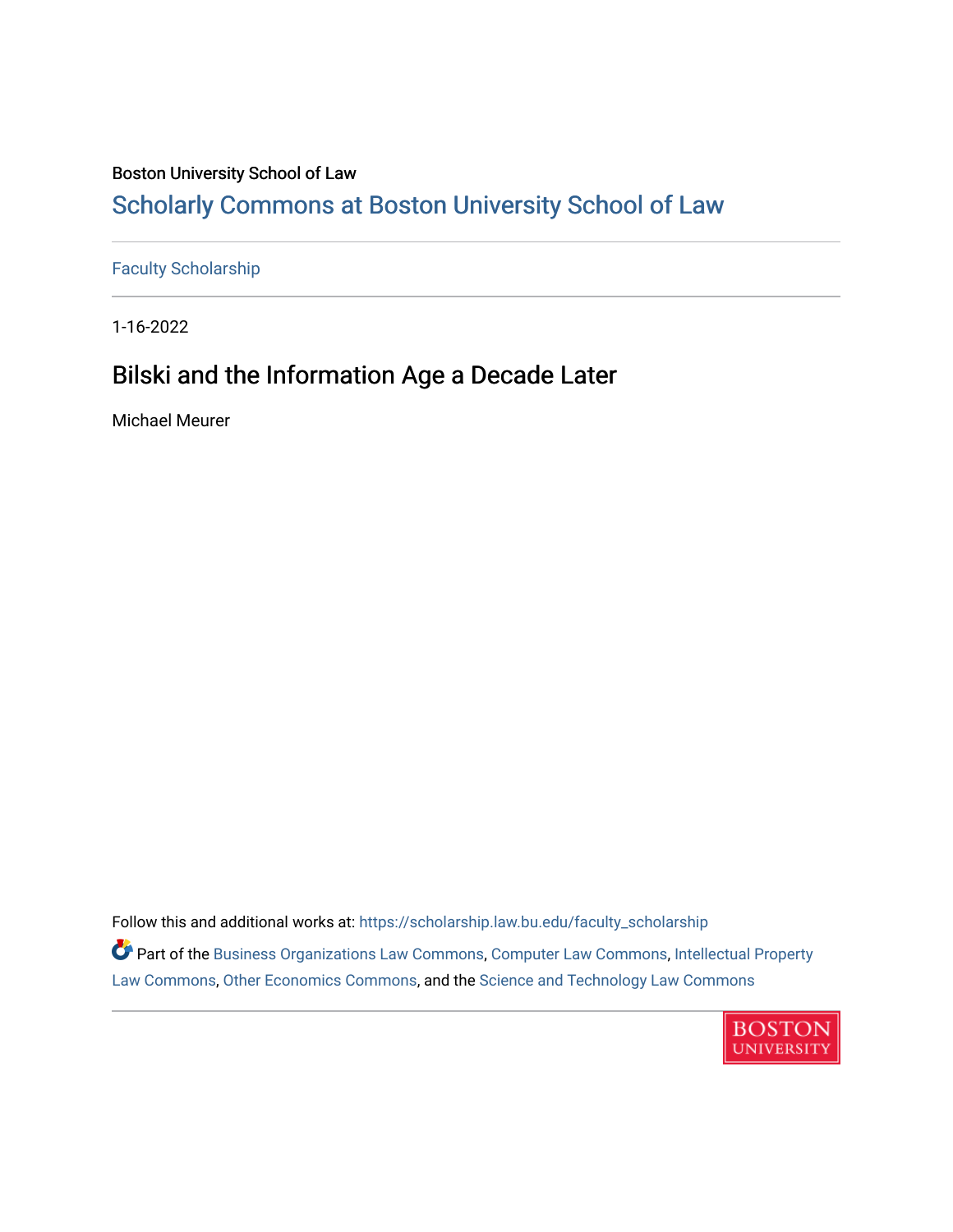# *Bilski* **and the Information Age a Decade Later**

Michael J. Meurer\*

| II. DID BILSKI AND ALICE DISCOURAGE BUSINESS METHOD PATENTING?  8       |  |
|-------------------------------------------------------------------------|--|
|                                                                         |  |
| III. HOW DOES BUSINESS PROFIT FROM BUSINESS METHOD INNOVATION? 14       |  |
|                                                                         |  |
| B. Profiting from Business Method Innovation in the Information Age  18 |  |
|                                                                         |  |
|                                                                         |  |

#### **Abstract**

In the years from *State Street* in 1999 to *Alice* in 2014, legal scholars vigorously debated whether patents should be used to incentivize the invention of business methods. That attention has waned just as economists have produced important new research on the topic, and just as artificial intelligence and cloud computing are changing the nature of business method innovation. This chapter rejoins the debate and concludes that the case for patent protection of business methods is weaker now than it was a decade ago.

<sup>\*</sup> Abraham and Lillian Benton Scholar and Professor of Law at Boston University School of Law, meurer@bu.edu. I thank Michael Burstein and participants at the Suffolk IP Scholarship Workshop for their helpful comments. I also thank Austin Church and Dylan Welch for able research assistance.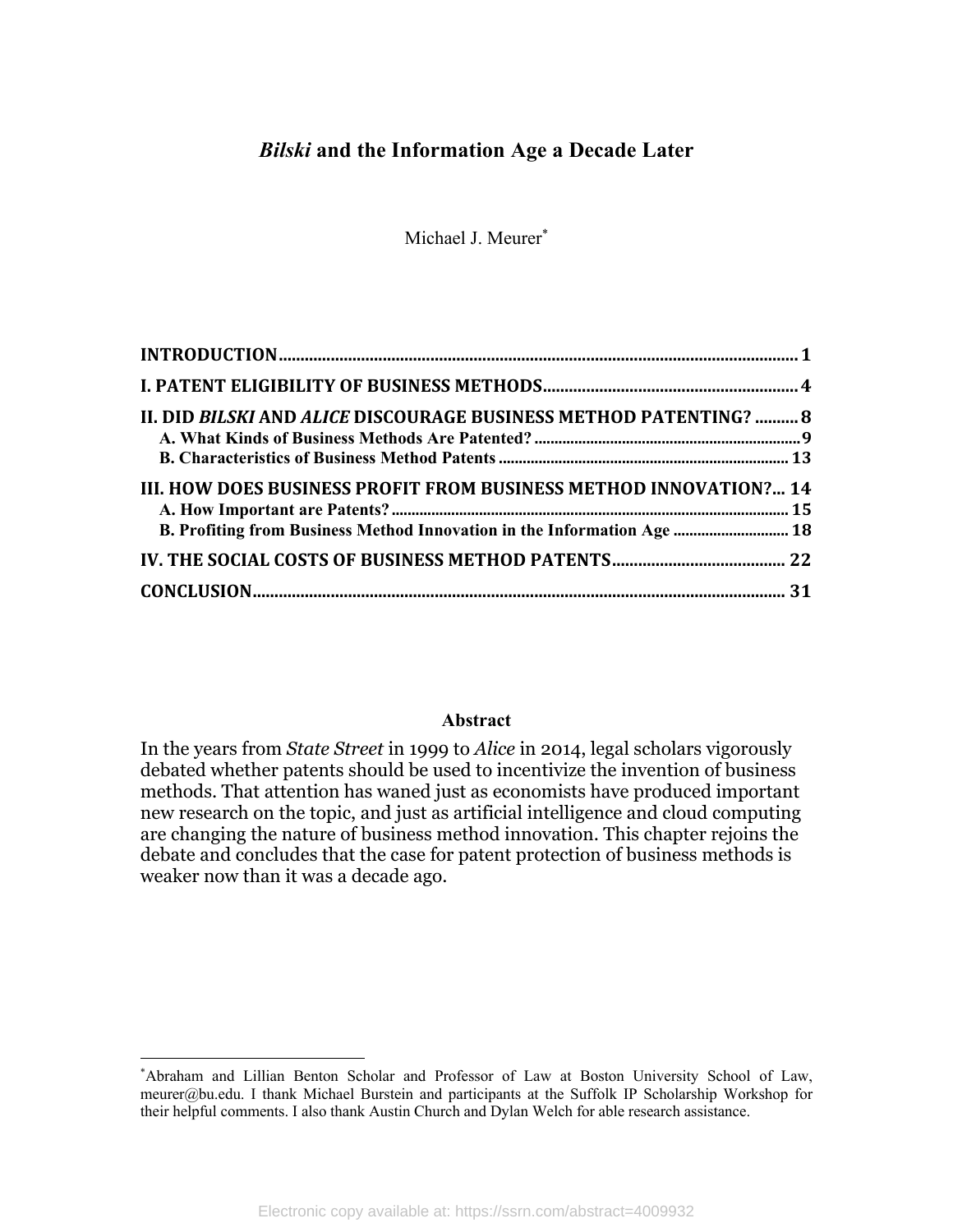#### INTRODUCTION

About two decades ago the Federal Circuit threw open the doors of the U.S. Patent Office to business method patent applicants. *State Street* announced that methods that yield a useful, concrete, and tangible result would be eligible for patent protection.<sup>1</sup> This decision roughly coincided with the birth of ecommerce and an explosion of business method patents in the U.S. About a decade ago the Supreme Court stepped back from *State Street* by installing screens that blocked applicants from patenting business methods claimed as abstract ideas. *Bilski*<sup>2</sup> characterized claims to a method of hedging against energy price fluctuation risk as abstract, and therefore not eligible for patent protection. <sup>3</sup> All nine justices supported this result, but their opinions revealed a significant split on the question of whether any patents on business methods should be permitted. Three justices joined Justice Stevens who called for categorical exclusion of business methods from the patent system.<sup>4</sup> Three other justices joined Justice Kennedy who praised business inventions from this new "Information Age" and fretted that overly strong screens to eligibility established during the "Industrial Age" were no longer appropriate.5 While recognizing the method at hand was claimed too abstractly to be patent eligible, these justices seemed confident that the future would bring forth many

*Id.* at 608 (citing eBay Inc. v. MercExchange, L.L.C., 547 U.S. 388, 397 (2006) (Kennedy, J., concurring)).

<sup>&</sup>lt;sup>1</sup> State St. Bank & Tr. Co. v. Signature Fin. Grp., Inc., 149 F.3d 1368, 1373 (Fed. Cir. 1999).

<sup>2</sup> Bilski v. Kappos, 561 U.S. 593, 612 (2010).

<sup>&</sup>lt;sup>3</sup> *Id.* ("The patent application here can be rejected under our precedents on the unpatentability of abstract ideas.")

<sup>4</sup> Justice Stevens built a historical case that:

A business method is not a 'process.' *Id.* at 644. He also reinforced his case by reviewing patent scholarship and concluding: "I find it hard to believe that many of our entrepreneurs forwent business innovation because they could not claim a patent on their new methods." *Id.* at 651. In a cautionary note, Justice Kennedy cited his concurrence in *eBay* which lamented that opportunistic patent litigation can be facilitated because "some business method patents raise special problems in terms of vagueness and suspect validity.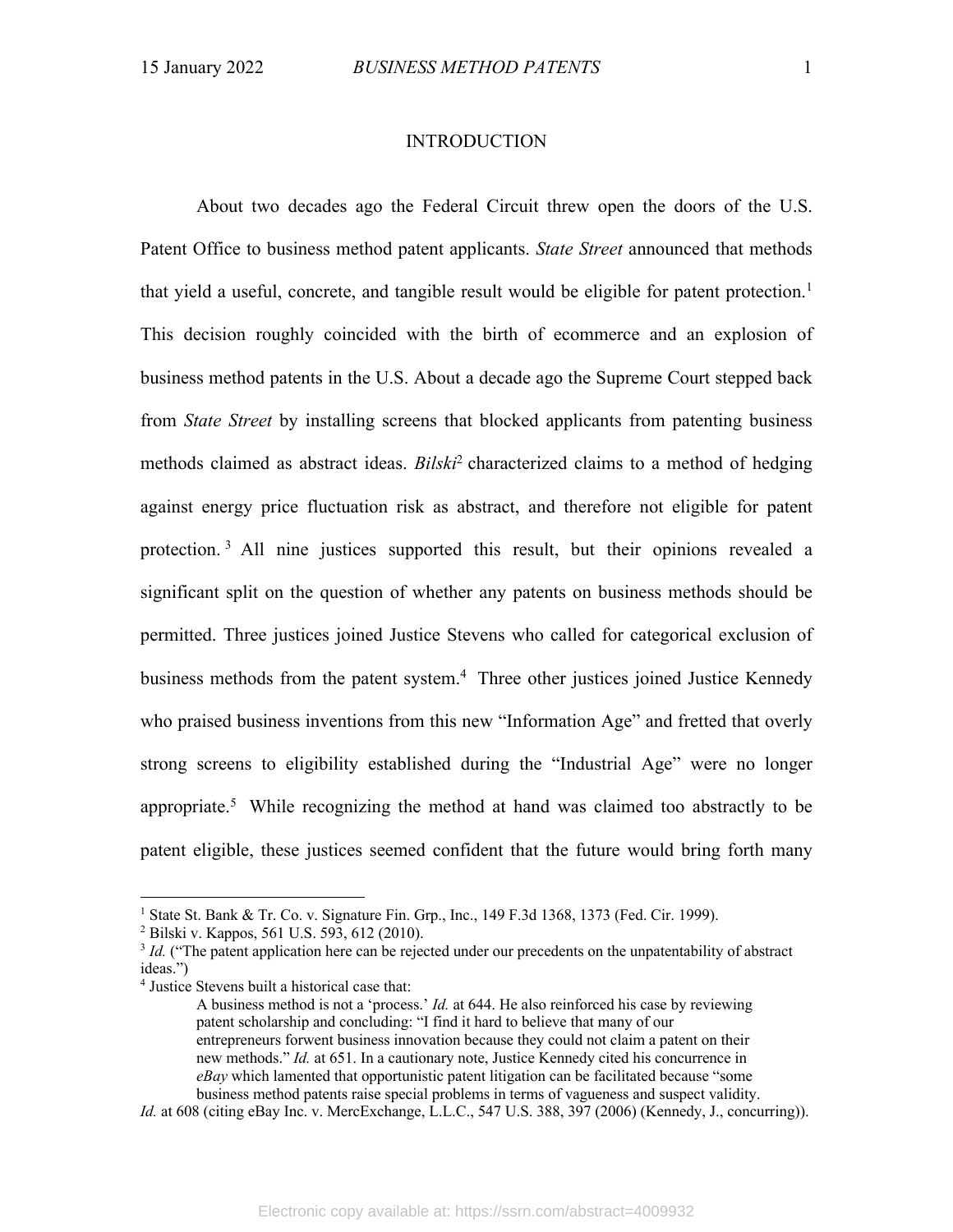business method inventions deserving of patents.<sup>6</sup> The ninth justice, Justice Scalia, found the middle ground; he did not join the portion of Kennedy's opinion discussing the Information Age.<sup>7</sup> Nor did he join Stevens by embracing a categorical exclusion of business methods.<sup>8</sup>

Likewise, IP scholars have split on the question of whether business method patents are socially desirable and whether they should be permitted.<sup>9</sup> Many scholars raised their voices soon after *State Street*, arguing that patent incentives were not necessary to induce invention of new business methods and that the patents would spawn opportunistic and anti-competitive patent litigation.10 Other voices responded to *Bilski* and *Alice11* (reaffirming and extending *Bilski* three years later), expressing fears that development of business-related information technologies would be delayed by

<sup>5</sup> Bilski, 561 U.S. at 605.

<sup>6</sup> Justice Kennedy wrote:

The machine-or-transformation test may well provide a sufficient basis for evaluating processes similar to those in the Industrial Age—for example, inventions grounded in a physical or other tangible form. But there are reasons to doubt whether the test should be the sole criterion for determining the patentability of inventions in the Information Age. As numerous amicus briefs argue, the machine-or-transformation test would create uncertainty as to the patentability of software, advanced diagnostic medicine techniques, and inventions based on linear programming, data compression, and the manipulation of digital signals.

<sup>7</sup> *Id.* (Scalia, J., concurring).

<sup>8</sup> *Id.* (Scalia, J., concurring).

<sup>9</sup> Compare John F. Duffy, *Why Business Method Patents?* STAN. L. REV. 1247, 1279-80 (2011) ("To the extent that a patent claim seems to fit within the rigors of this newly emerging field [of financial engineering], it will be more likely to be held patentable") to Peter S. Menell, *Forty Years of Wondering in the Wilderness and No Closer to the Promised Land: Bilski's Superficial Textualism and the Missed Opportunity to Return Patent Law to its Technology Mooring*, 63 STAN. L. REV. 1289, 1312 (2011). ("There is no reason to believe that "business methods" have become a science or technology fitting the

functional patent mold during the course of the past two centuries.")

<sup>10</sup> Rochelle Dreyfuss, *Are Business Method Patents Bad for Business?* 16 Santa Clara High Tech. L. J. 263, 275 (2000); Michael J. Meurer, *Business Method Patents and Patent Floods,* 8 Wash. U. J. L. & Pol'y, 309 (2002); Bronwyn H. Hall, *Business Method Patents, Innovation, and Policy*, (U.C. Berkeley Econ. Dept.Working Paper No. E03-331).

 $11$  Alice Corp. Pty. Ltd. v. CLS Bank Intern., 573 U.S. 208 (2014).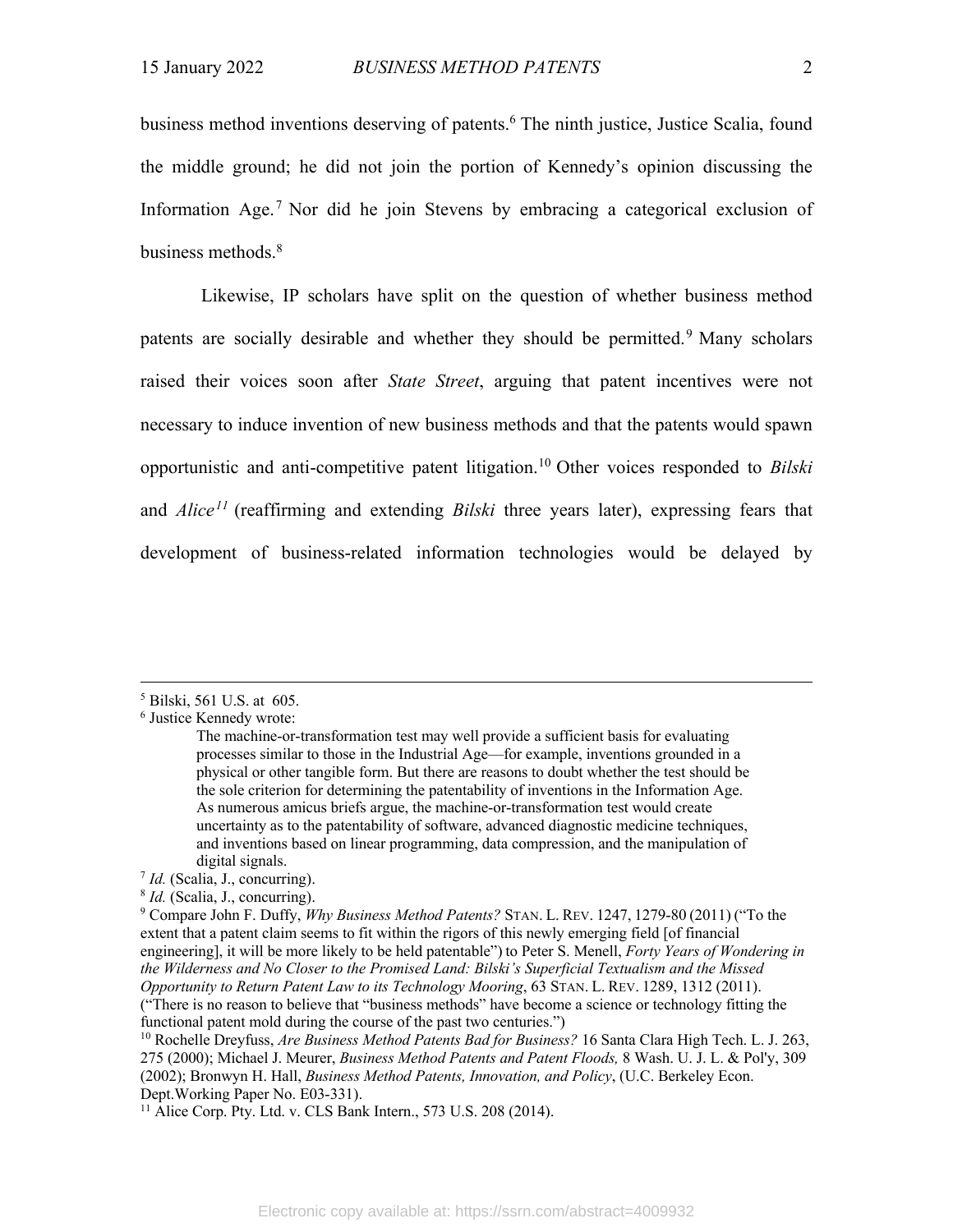diminished patent incentives, and that start-ups in fields like fin-tech would particularly suffer.<sup>12</sup>

Given a decade of additional experience with business method patents in the U.S., it's a good time to revisit this debate. IP scholars remain divided on the question of whether business methods should be eligible for patent protection, but we have learned that there is a great appetite for patent protection of business methods in the Information Age, and neither *Bilski* nor *Alice* did much to slow the growth in patenting of business methods. We have also learned that business method patents are favorites of patent assertion entities. Despite solid evidence of social harm from opportunistic assertion of these patents, many scholars remain unconvinced that these practices justify eliminating patent protection of business methods.

The cost-benefit analysis of business method patenting may have changed because the technological landscape for business method inventions is now quite different from a decade ago. Previous analyses had little to say about two new technologies now widely used to implement business methods – cloud computing and artificial intelligence. These new technologies are opaque to would-be imitators and business method innovators can be amply rewarded by trade secrecy, copyright, and other non-patent means for appropriating innovation value. <sup>13</sup> Contrary to Justice Kennedy's assumption, the advent of an Information Age does not necessarily increase the social value of business method patents.

<sup>12</sup> *See* Duffy, *supra* note 9, at 1263-69 (2011) (contending that the growth of operations research and financial engineering has made many business methods appropriate inventions for patent protection); Daniel F. Spulber, *Should Business Method Inventions be Patentable?,* 3 J. LEGAL ANALYSIS 265, 272 (2011) (contending that patents on business method inventions support entry and growth of high-tech entrepreneurs).

<sup>13</sup> *See infra* Part III.B.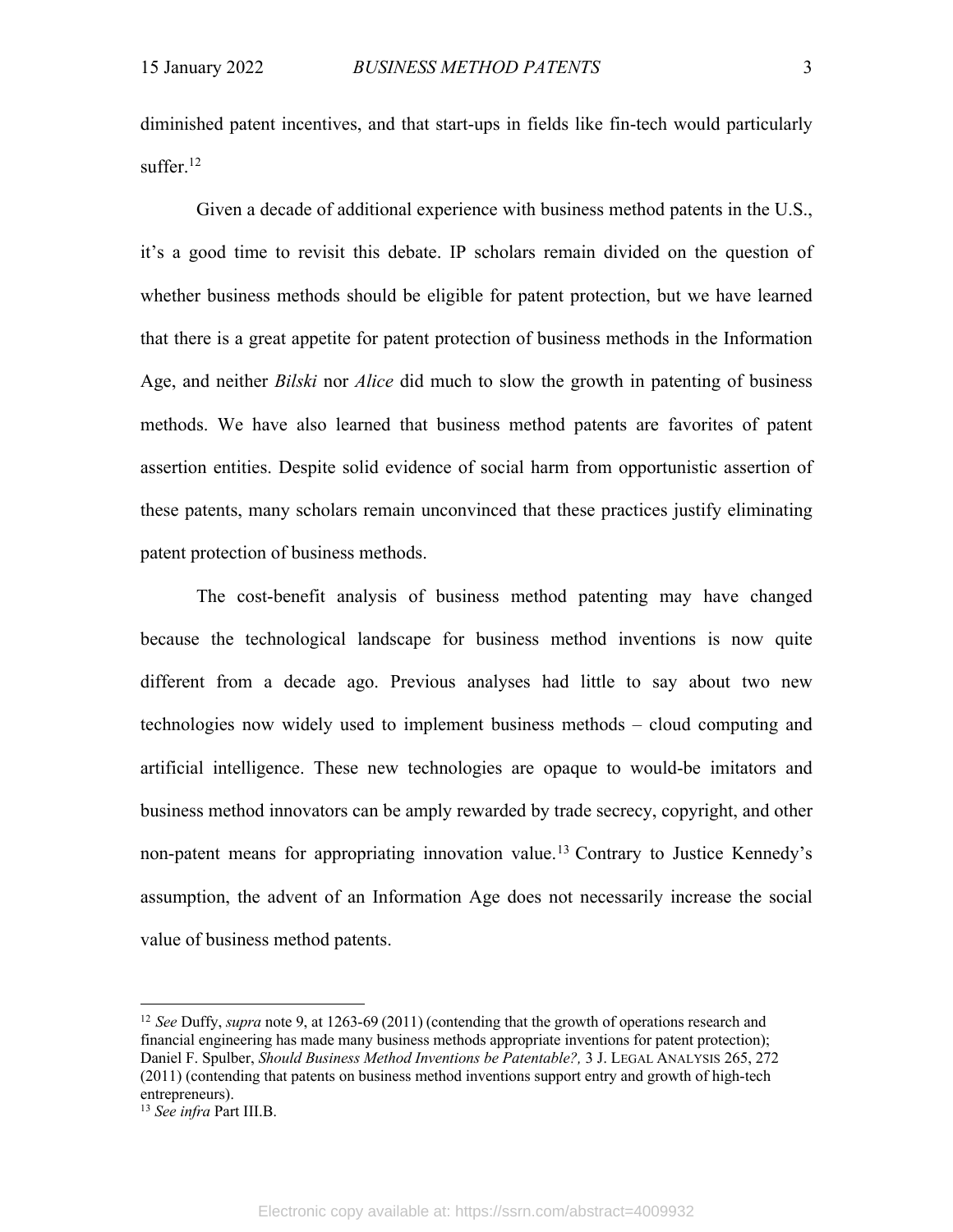This chapter comprises four parts. Part I traces the path of the law of subject matter eligibity for business method inventions during this century. Part II describes an explosion of business method patenting that has not faltered despite limitations imposed by *Bilski* and *Alice*. Part III explains how business method innovators capture value from their innovations using patents and other forms of intellectual property, and by using strategies that do not depend on intellectual property. Finally, Part IV enumerates the social costs from business method patents and compares them to the incentive benefit from these patents.

#### I. PATENT ELIGIBILITY OF BUSINESS METHODS

The U.S. Patent Act offers limited guidance regarding coverage of business methods. Section 101 offers patent protection to new and useful processes. Section 100(b) unhelpfully defines process as "process, art or method, and includes a new use of a known process, machine, manufacture, composition of matter, or material." The plain meaning of the statute is remarkably broad. It is easy to imagine that American courts and the Patent Office would recognize every new and useful business method as eligible for patent protection. At the turn of the century, after *State Street v. Signature Financial*, that indeed seemed to be the case. For most of the aughts I did not cover the eligibility of business methods or software in my patent class on the belief that any such invention was eligible.

American patent law changed course a decade later. <sup>14</sup> In 2010 *Bilski v. Kappos* rejected as ineligible a claim to a method of hedging against price fluctuations. During

<sup>14</sup> John Duffy observed that "in *State Street*, the Federal Circuit welcomed business method patents." Duffy, *supra* note 9, at 1277. Duffy continues:

<sup>[</sup>But] in *Bilski*, the Supreme Court's tone was utterly different. The Court accepted the patentability of business methods but it did so grudgingly, with the majority opinion even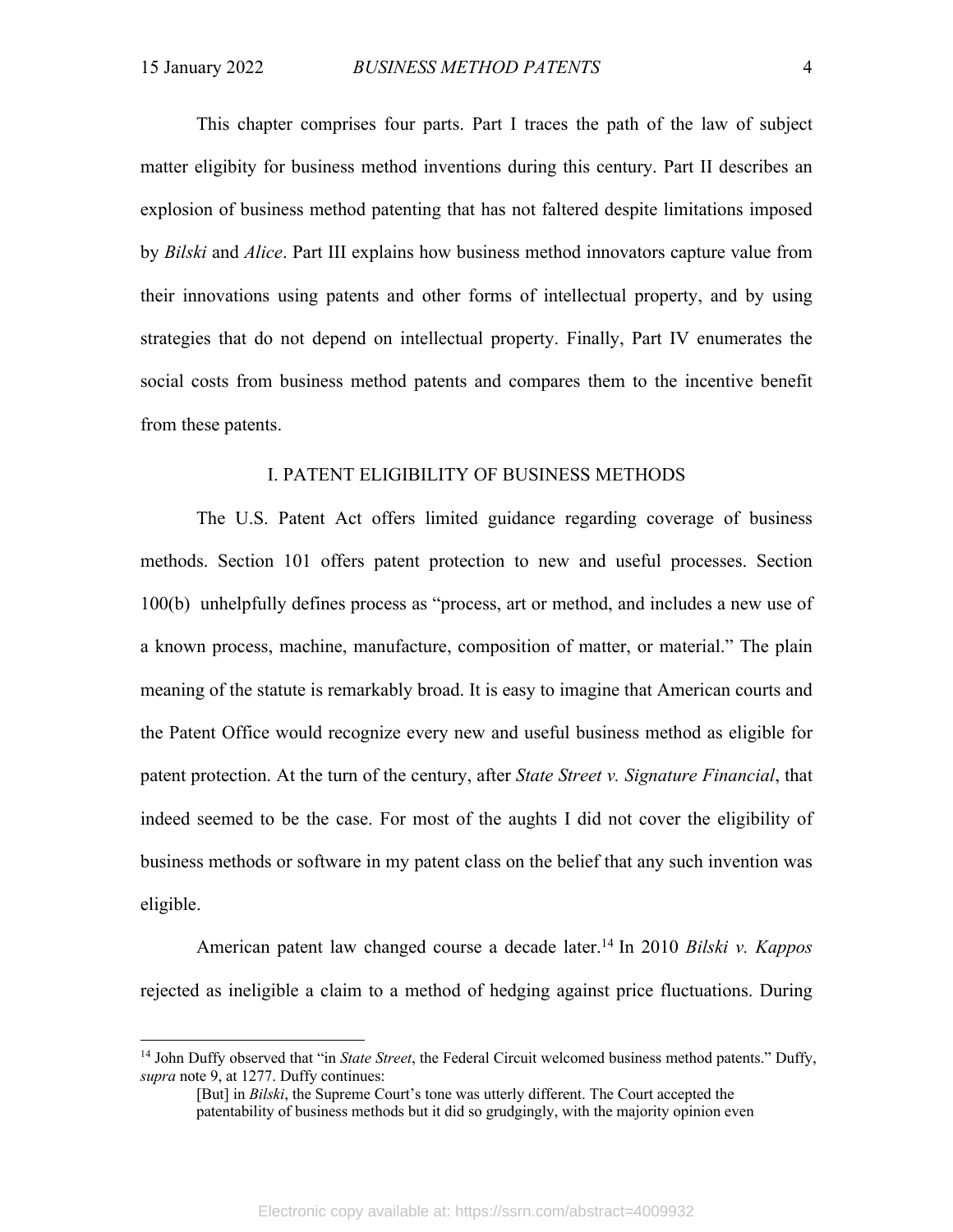oral arguments in *Bilski* Justice Breyer jokingly puzzled over the boundary between eligible and ineligible business method inventions by asking whether he could get a patent if he invented "a great, wonderful, really original method to teach antitrust law that kept 80% of the students awake."15 The unanimous decision made it clear Breyer's method falls on the wrong side of the line. The Supreme Court reinvigorated a judicially created exception to the statutory language that on its face apparently allows all method inventions to be patented.<sup>16</sup> The exception bars patent claims directed to abstract ideas like the contested claims in *Bilski*.

After *Bilski*, courts and patent prosecutors struggled to identify the boundary between claims directed to abstract ideas and claims that would pass muster as eligible applications of abstract ideas. Many thought that computer implementation of a business method was sufficient to make the method patent eligible.<sup>17</sup> In 2014 the Court rejected that approach in *Alice v. CLS Bank*. 18

*Alice* created a two part test of subject matter eligility building on *Mayo v. Prometheus*, <sup>19</sup> a case decided after *Bilski* that addressed the eligibity of a method for optimizing a certain drug therapy. Step one asks whether the claim is directed to an

emphasizing that the law might not allow "broad patentability" of such inventions. And the difference was more than just tone. In *State Street*, the Federal Circuit held unequivocally that the invention at issue there did fall within patentable subject matter. *Bilski* unequivocally held the opposite.

Id. at 1277-78.

<sup>15</sup> Daniel Crane, ANTITRUST (2014)

<sup>&</sup>lt;sup>16</sup> The Supreme Court has repeatedly identified three judicially created exceptions to the statutory language: "Laws of nature, natural phenomena, and abstract ideas are not patentable." Association for Molecular Pathology v. Myriad Genetics, Inc., 569 US 576, 589 (2013)

<sup>&</sup>lt;sup>17</sup> Peter Menell resisted this view. "Merely implementing a process—such as running a business or entertaining an audience—on a machine should not thereby make the process or machine eligible for patent protection. The process must make a technological advance." Menell, *supra* note 9, at 1312–13.

<sup>&</sup>lt;sup>18</sup> Alice Corp. Pty. Ltd. v. CLS Bank Intern., 573 U.S. 208, 212 (2014). For a recent iteration of this mode of analysis *see* Universal Secure Registry LLC v. Apple Inc. (Fed. Cir. 2021) (claims to methods of securing electronic payments ruled ineligible subject matter directed to abstract ideas; conventional computer implementation does not disclose an inventive concept).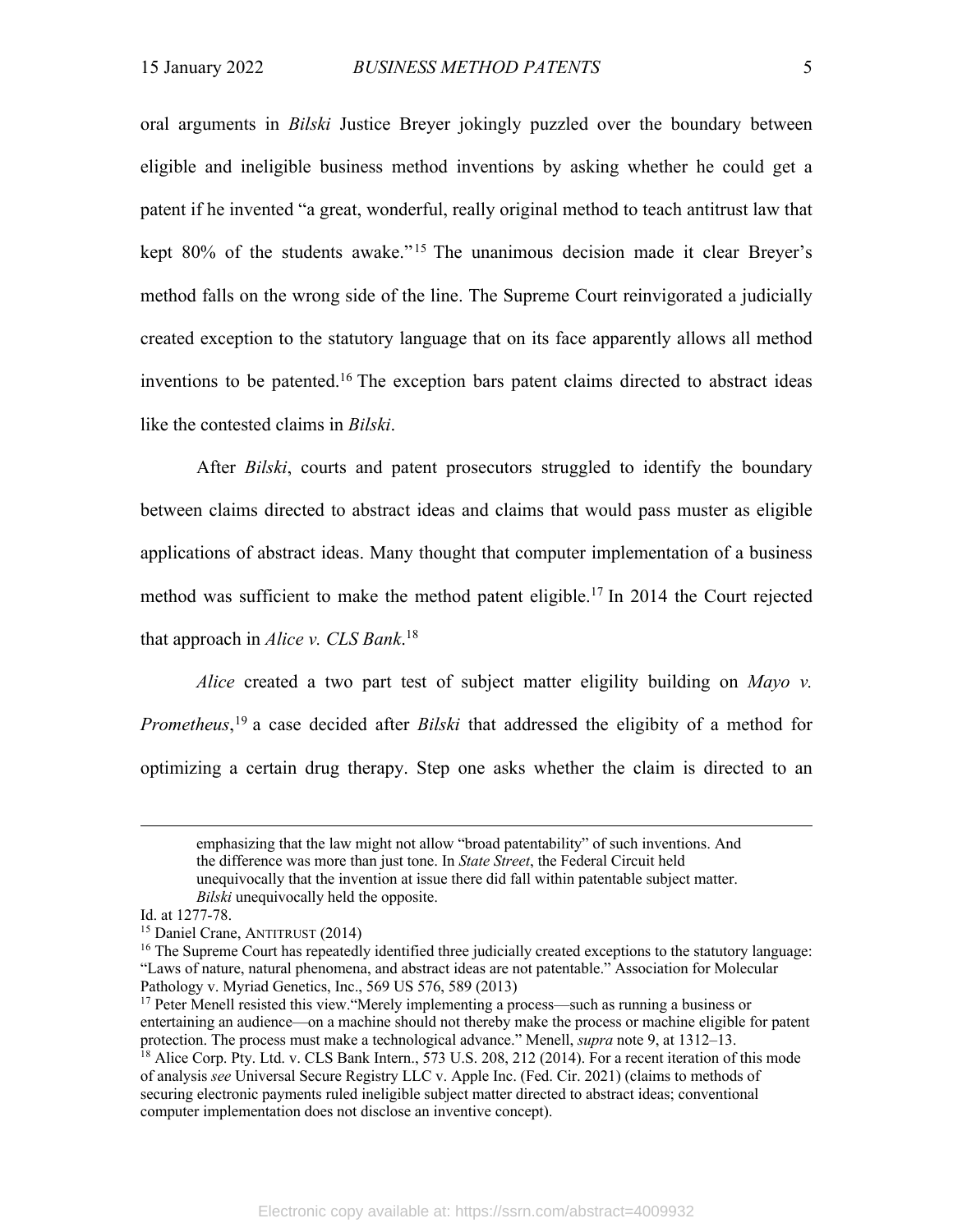abstract idea. If yes, then step two asks whether there are additional elements that impart an inventive concept and transform the claim as a whole into a patent eligible application of the abstract idea.20 The contested claims in Alice were directed to the abstract idea of using an intermediary to mitigate settlement risk in a financial transaction. Elements in the claims that added a generic computer implementation did not transform that idea into a patent eligible invention.

The courts and the Patent Office have had ample opportunity to flesh out this test from *Alice* (often called the *Mayo* test); *Alice* has served as "the basis of nearly a 1,000 court decisions." <sup>21</sup> Despite such intensive use, the test remains controversial and outcomes are hard to predict. Talha Syed recently concluded what many others have said: "Everyone now knows there is an *Alice* two-step test, but no one knows quite what it means."22

It is hard to draw a line between business method patents and other software implemented processes, but it seems clear that many business method claims have been assessed for eligibility post-*Alice*, and the test has been difficult to apply to this subset of process claims challenged as ineligible subject matter. Some judges are inclined to rely on their understanding that many business methods are not "technological" to exclude them from patent eligibility.<sup>23</sup> In 2021 the Federal Circuit rejected as ineligible subject matter claims "directed to data privacy, customer loyalty systems, credit card fraud,

<sup>19</sup> 566 U.S. 66 (2012).

<sup>20</sup> Alice 573 U.S. at 217-18.

<sup>21</sup> Mark A. Lemley & Samantha Zyontz, *Does* Alice *Target Patent Trolls?* 18 J. EMPIR. L. STUD. 47, 48 (2021).

<sup>22</sup> Talha Syed, *Owning Knowledge: A Unified Theory of Patent Eligibility,* SSRN Working Paper (2020) https://papers.ssrn.com/sol3/papers.cfm?abstract\_id=3699014.

<sup>&</sup>lt;sup>23</sup> Ultramercial, Inc. v. Hulu, LLC, 772 F.3d 709, 721 (Fed. Cir. 2014) (Mayer, J., concurring) ("A rule holding that claims are impermissibly abstract if they are directed to an entrepreneurial objective, such as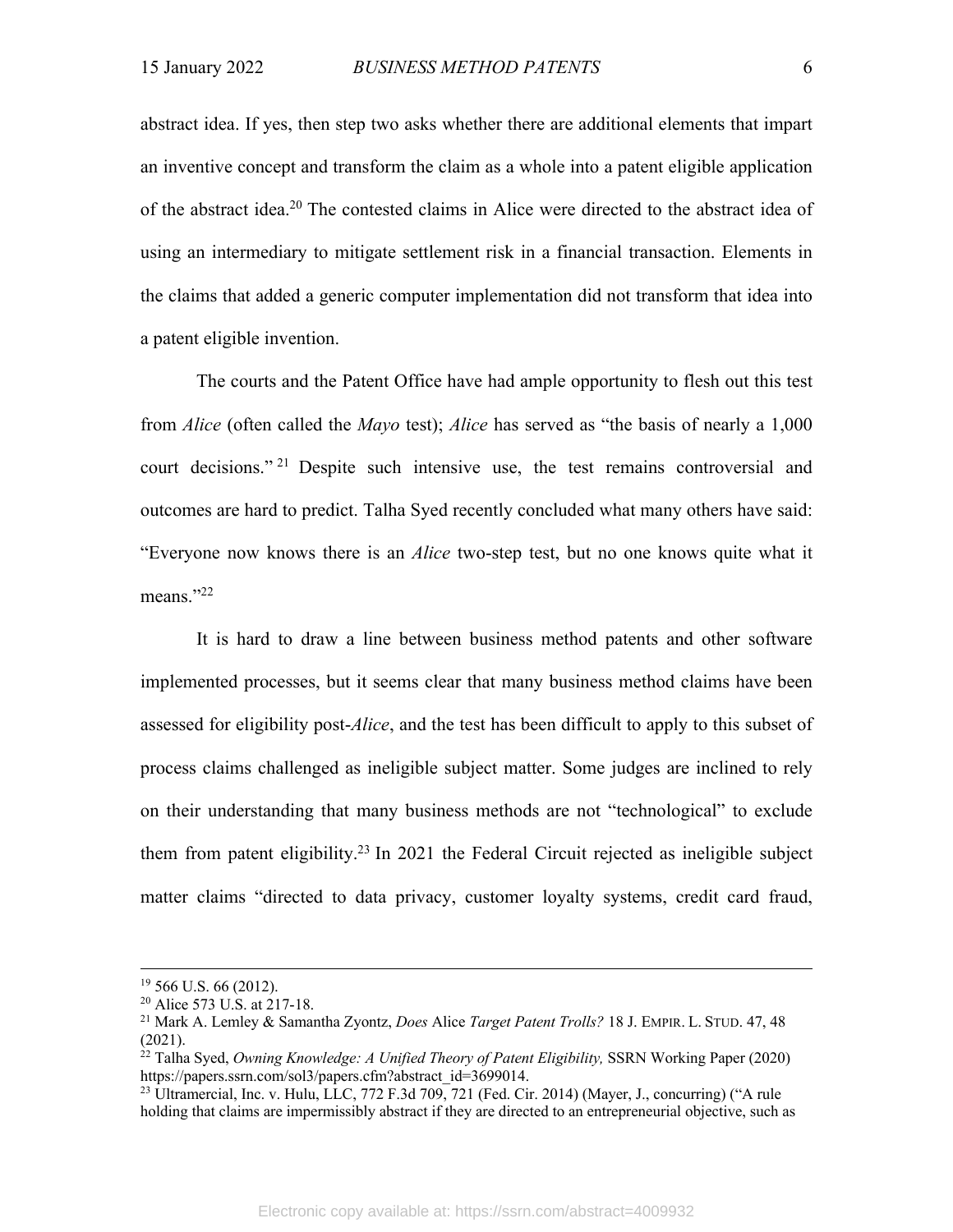transmitting and storing data, and retailer finder fees." <sup>24</sup> But other Federal Circuit decisions have been more permissive.25 Daryl Lim contends that: "though 'labor' or 'investment' in developing technology is generally insufficient to qualify, the Federal Circuit has used economic investment to justify its conclusion that the claimed invention was not 'conventional, routine, and well-understood' under Alice."<sup>26</sup>

Patent prosecutors have adjusted patent disclosures and narrowed claim scope in business method applications to include technological implementations that go beyond the merely generic computer-related limitations appearing in claims in *Alice*. But prosecutors are unsure how far to narrow their claims. Federal Circuit Judge Newman worries: "inconsistency and unpredictability of adjudication have destabilized technologic development in important fields of commerce."27 Like most commentators, I agree the law has been inconsistent and hard to predict, but in Parts II through IV, I will explain why I doubt that Alice has "destabilized technologic development."

Outside the U.S. the question of whether business methods should be protected by patents is also controversial, and application of eligibility rules is fraught.<sup>28</sup> The Japanese Patent Office was skeptical at first, but recently has been more receptive to business

<sup>26</sup> Daryl Lim, *Response: The Influence of* Alice, 105 MINN L. REV. HEADNOTES 345, 349 (2021) (discussing Exergen Corp. v. Kaz USA, Inc., 725 F. App'x 959, 966 (Fed. Cir. 2018)).

 $27$  Yu v. Apple, 1 F.4th 1040, 1046-49 (Fed. Cir. 2021) (Newman, J., dissenting).

methods for increasing revenue, minimizing economic risk, or structuring commercial transactions, rather than a technological one, would comport with the guidance provided in both *Alice* and *Bilski*.")

<sup>24</sup> Anthony J. Fuga, *Top Section 101 Patent Eligibility Stories of 2021*, AIPLA Newstand (Dec. 22, 2021), https://bit.ly/348wkvp.

<sup>&</sup>lt;sup>25</sup> DDR Holdings, LLC v. Hotels.com, L.P., 773 F.3d 1245, 1257 (Fed. Cir. 2014) (finding eligibility of a claim to online adverstising method).

<sup>28</sup> Susan J. Marsnik & Robert E. Thomas, *Drawing a Line in the Patent Subject-Matter Sands: Does Europe Provide a Solution to the Software and Business Method Patent Problem*, 34 B. C. INT'l & COMP. L. REV. 227 (2011) (describing conflicts across European courts and with the EPO regarding patent eligibility of business methods); Eugene F. Derényi et. al., *Protection of Business Method Patents Outside the United States,* 1 No. 5 Landslide 18, 22 (2009) (reporting that in Japan business method patents are rejected on inventive step grounds more often than other types of patents).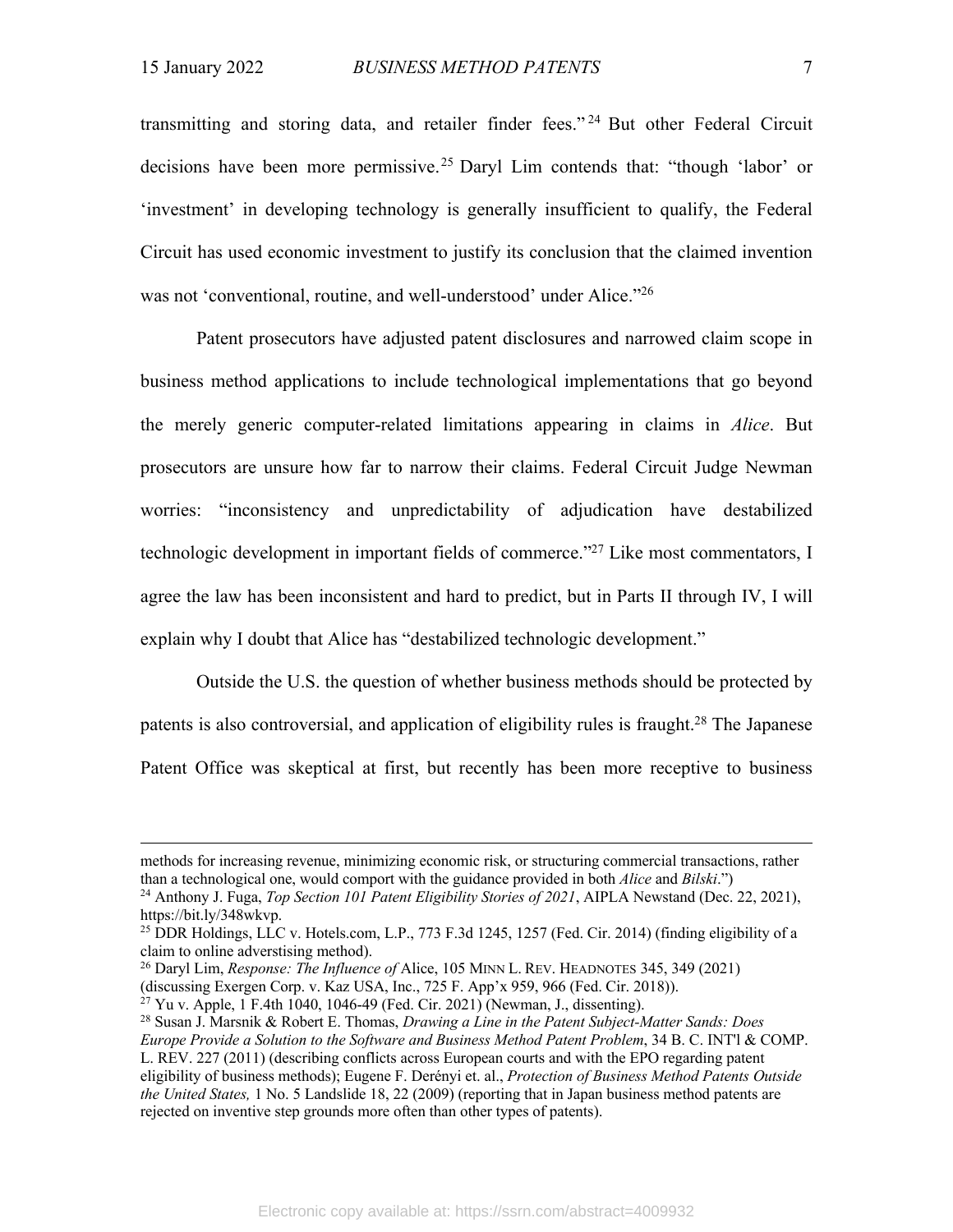method patents.<sup>29</sup> The European Patent Convention explicitly excludes business methods "as such" from patentability under Article  $52(2)(c)$ .<sup>30</sup> But business methods can be protected if they contain novel features that are "technical and solve a technical problem in a non-obvious manner."<sup>31</sup> The EPO found the technical effect requirement was satisfied in a case featuring a computer-implemented auction method.<sup>32</sup> In contrast, the U.K. refused to grant a patent to a hedge fund "on a computer system that enables it to synchronize trades across multiple exchanges at the same time."<sup>33</sup> The method was not eligible subject matter because it avoided a technical problem rather than solved a technical problem. <sup>34</sup> Similar to the U.S., "considerable consensus exists that the [technical effect] rule in Europe is nebulous and that clarification is needed."35

## II. DID *BILSKI* AND *ALICE* DISCOURAGE BUSINESS METHOD PATENTING?

*Bilski* and *Alice* constrained business method patent prosecutors by reducing the

potential scope of business method patent claims. On average, this sort of constraint increases the expected cost of prosecution and reduces the value of business method

 $29$  "The ambiguities associated with finance patents in the U.S. have also manifested elsewhere. European patent law explicitly excludes methods of doing business and finance from patent protection. But given the complexity of the definitions, some finance patents appear to have made it past these categorical exclusions. Meanwhile, Japan has shifted from one of the most skeptical patent offices regarding business methods to a much more permissive one: its rejection rate for these patents, of which finance constitutes a considerable number, fell from 92% in 2000 to 34% in 2012 through 2014 (Japanese Patent Office, 2019)." Josh Lerner, Amit Seru, Nicholas Short & Yuan Sun, *Financial Innovation in the 21st Century: Evidence from U.S. Patents* 63 SSRN Working Paper (June 22, 2021)

https://papers.ssrn.com/sol3/papers.cfm?abstract\_id=3871977

<sup>30</sup> *See* Robert E. Thomas & Larry A. DiMatteo, *Harmonizing the International Law of Business Method and Software Patents: Following Europe's Lead*, 16 TEX. INTELL. PROP. L.J. 1, 17 (2007).

<sup>31</sup> Susan J. Marsnik & Robert E. Thomas, *Drawing a Line in the Patent Subject-Matter Sands: Does Europe Provide a Solution to the Software and Business Method Patent Problem*, 34 B. C. INT'l & COMP. L. REV. 227, 231-32 (2011); ReedSmith, Business Method Patents in Europe,

https://www.kazpatent.kz/sites/default/files//business\_method\_patents\_in\_europe\_en.pdf <sup>32</sup> Case T-258/03, Auction Method/HITACHI, [2004] OJ.E.P.O. 575, 587 (Technical Bd. Appeal 3.5.01, Apr. 21, 2004).

<sup>&</sup>lt;sup>33</sup> Jonathan Browning, Hedge Fund Renaissance Loses Bid to Patent Speedy Algorithm, Bloomberg Law, July 27, 2021.

<sup>34</sup> *Id.*

<sup>35</sup> Marsnick and Thomas, *supra* note 28, at 297.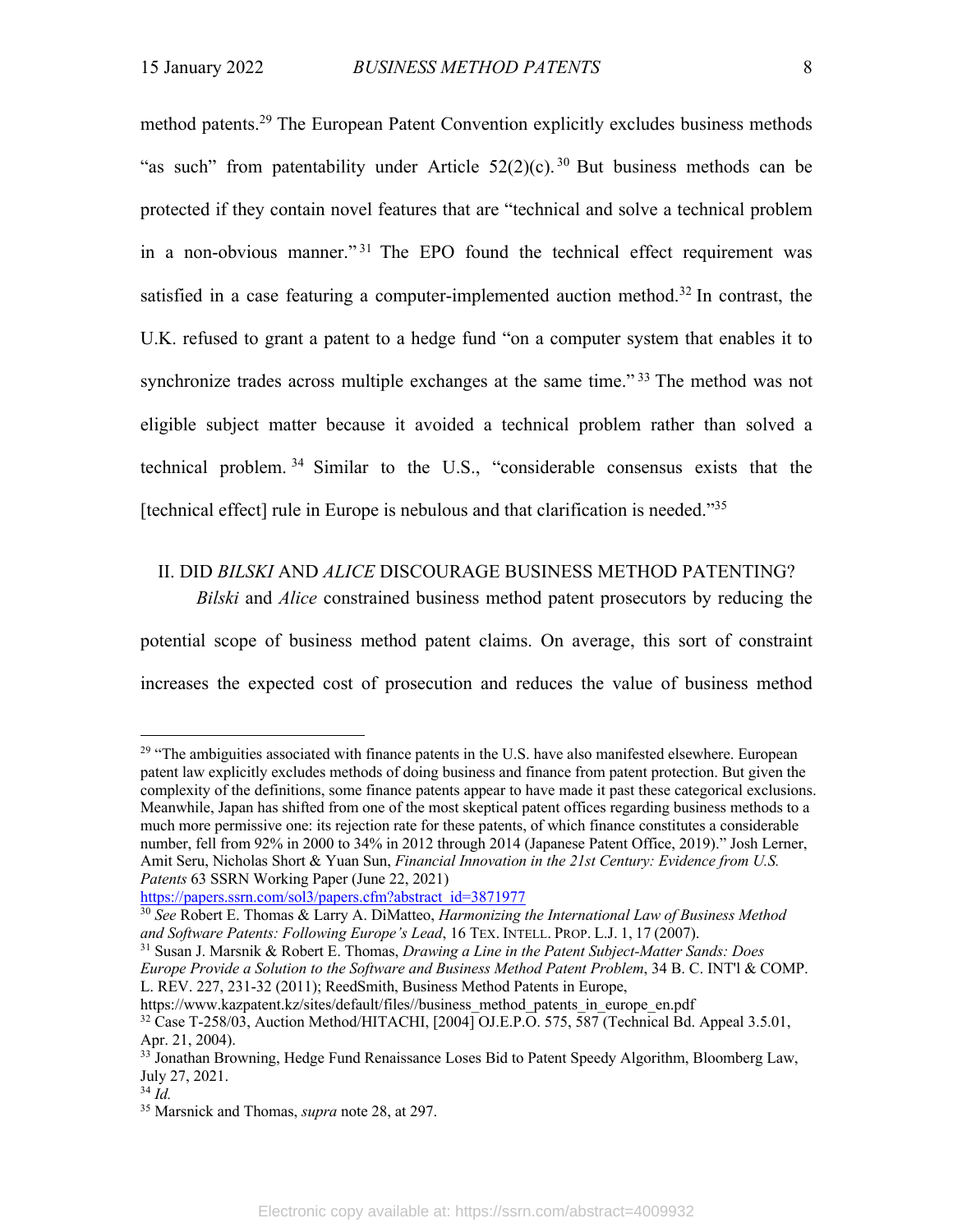patents. If so, the result should be fewer business method patent applications because patents would no longer get filed on marginal business method inventions. Judge Moore assumed that *Alice* would have a significant effect on business method patents when she lamented "the death of hundreds of thousands of patents including all business method, financial system, and software patents."36 Although she was looking at the fate of patents already granted, I expect she would have predicted the death of future business method patenting as well. It turns out that has not happened.

#### *A. What Kinds of Business Methods Are Patented?*

Measuring the numbers, trends, and characteristics of business method patents is tricky because there is no consensus on how to define business methods, and given a workable definition it is hard to identify patents containing claims that match the definition. Some commentary fails to distinguish business method patents from software patents. Such a distinction is easy to motivate by comparing the claims in *Bilski* directed to a method of hedging against price fluctuations that the applicant claimed without a software limitation to the claims in *Alice* directed to a method for mitigating settlement risk that the applicant claimed with generic software limitations. The Bilski patent is a business method patent but not a software patent. Even before *Bilski* patented business methods typically featured software used to implement administrative tasks within a firm or to offer new services to customers (often in markets for financial products).<sup>37</sup> Of course, most software patents do not cover business methods, and thus the analyst must

<sup>36</sup> CLS Bank Int'l v. Alice Corp. Pty, 717 F.3d 1269, 1313 (Fed. Cir. 2013) (Moore, J., dissenting in part). <sup>37</sup> "The majority of [financial sector] R&D is spent on software development and the majority of its R&D workers are programmers and software engineers. Using the definition of Bessen and Hunt (2007), four out of five business method patents are also software patents." Robert M. Hunt, *Business Method Patents and U.S. Financial Services* 1 (Fed. Rsrv. Bank of Phila., Working Paper No. 08-10/R, 2011) [hereinafter Hunt, *Business Method Patents*] (citing James Bessen & Robert M. Hunt, *An Empirical Look at Software Patents*, 16 J. ECON. MGMT. AND STRATEGY 157).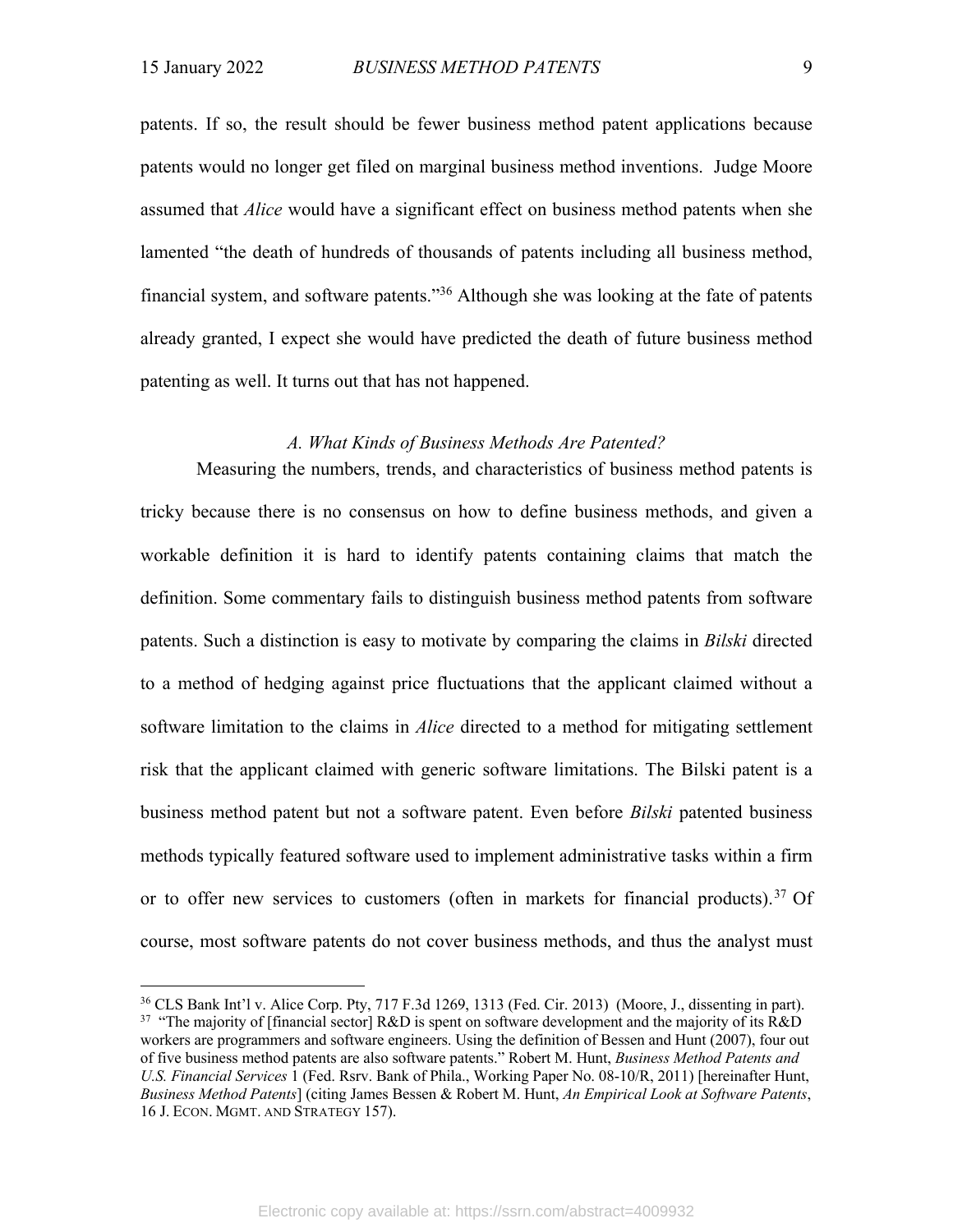be careful to exclude patents directed to non-business methods implemented using software.

Analysts use patent classifications, the text of patents, the identity of assignees, and other data to identify business methods.<sup>38</sup> Most of the older studies identified U.S. patents in Class 705: *Data Processing: Financial, Business Practice, Management, or Cost/Price Determination* as business method patents.<sup>39</sup> This reasonable approach is underinclusive because of classification errors but especially because applicants sometimes disguise their application to avoid Class 705 and the increased scrutiny that sometimes has been given to business method patent applications.<sup>40</sup> In addition to relying on USPTO classification, Lerner et al. made use of whether a patent was assigned to a financial institution, and examined the patent text with machine learning techniques to identify business method patents.<sup>41</sup>

Business methods can be organized into functional categories or by industry. Functions have been defined as: "new products or services (e.g., structured investments), new processes/procedures (e.g., risk management systems), and new organizations (e.g., internet banking)."42 This type of categorization may be helpful when thinking about

<sup>&</sup>lt;sup>38</sup> The U.S. Patent Classification (USPC) was replaced by the Combined Patent Classification scheme in January 2013, and class G06Q is new counterpart to class 705. Lerner et al., *supra* note 29, at 11.

<sup>39</sup> *See e.g.,* Stefan Wagner*, Business Method Patents in Europe and their Strategic Use: Evidence from Franking Device Manufacturers,* 17(3) ECON. INNOVATION & NEW TECH. 173 (2008) (using U.S. patents in Class 705 that were also filed in Europe to study European business method patents); Megan M. La Belle & Heidi Mandanis Schooner, *Big Banks and Business Method Patents*, 16 U. PA. J. BUS. L. 431 (2014) (studying finance industry patenting in the U.S.).

<sup>40</sup> John R. Allison & Emerson H. Tiller, *The Business Method Patent Myth*, 18 BERKELEY TECH. L. J. 987, 1082 (2003).

<sup>41</sup> *See e.g.,* Lerner et al., *supra* note 29 (using machine learning analysis of patent text to identify financerelated business patents). "[M]ost finance patents were classified under the current system within G06Q 40 (Finance; Insurance; Tax strategies; Processing of corporate or income taxes), a substantial number of blockchain and cryptocurrency patents were classified within H04L 09 (Cryptographic mechanisms or cryptographic arrangements for secret or secure communications)." Id. at 11. 42 La Belle & Schooner, *supra* note 39, at 437 (deriving categories from Frame and White. W. Scott Frame

<sup>&</sup>amp; Lawrence J. White, Empirical Studies of Financial Innovation: Lots of Talk, Little Action? 3 (2002),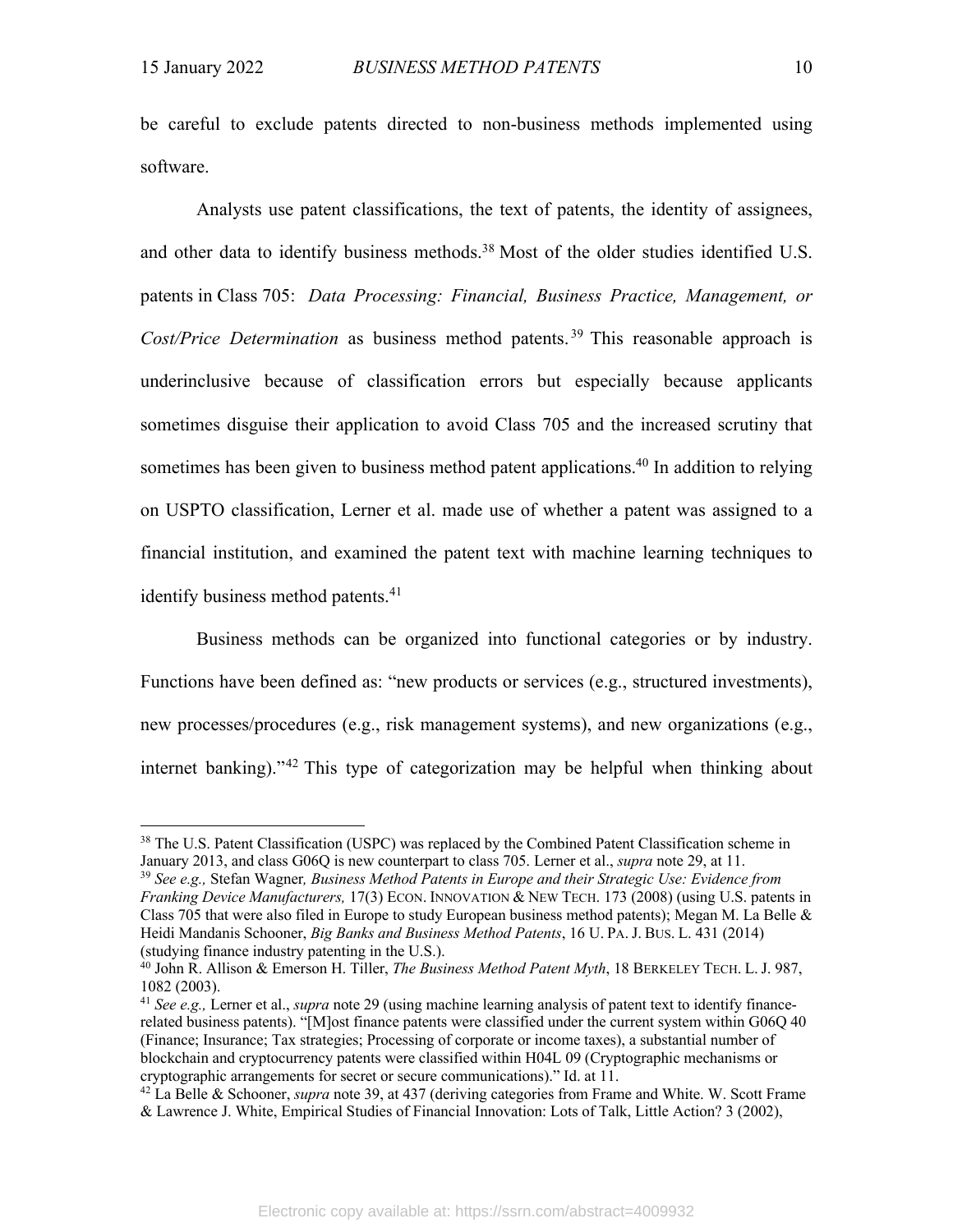trade secrecy as a substitute for patent protection (more likely for back office procedures that can be hidden like risk management).

Most business method patents are assigned to corporations, thus analysts have studied industry patenting patterns. "Business method patents are prevalent in the finance and information technology industries, but about thirty percent of the patents have been acquired by firms in manufacturing and trade."<sup>43</sup> Scholars have devoted particular attention to finance related patents. Lee and Soh identified certain terms as especially common in recent finance related patents: "auction marketplace, consumer authentication, asset allocation system, advisory service, and trading system."44 Lerner et al. find that over 24,000 financial patents were granted in the U.S. before February 2019 that had application dates from 2000-2018.45 Immediately after *State Street* most of these patents were owned by computer makers and other large technology companies, but more recently there has been a growth in patenting by financial services companies and fintech start-ups.46 Before 2006 only Citigroup did much patenting in Class 705, but during 2007-2012, seven of the eight largest financial institutions did substantial patenting in Class 705. <sup>47</sup> The portfolios of business method patents owned by these financial

available at http://www.philadelphiafed.org/researchand-data/events/2002/financial-services-and-

payments/papers/frame\_white.pdf. It is not commonly studied but a recent paper identified a significant number of organizational business method patents. Valery Yakubovich &Shuping Wu, *Is Organizational Innovation a Technology? Evidence from Patent Data* 1 (February, 2021) (significant number of U.S. patents granted that cover organizational innovation).

<sup>43</sup> Tian Heong Chan, Anandhi Bharadwaj & Deepa Varadarajan, *Business Method Innovation in US Manufacturing and Trade,* SSRN Working Paper (2021)

https://papers.ssrn.com/sol3/papers.cfm?abstract\_id=3275005.

<sup>44</sup> Won Sang Lee and SoYoung Soh, Identifying Emerging Trends of Financial Business Method Patents, 9 Sustainability 1 (2017).

<sup>45</sup> Lerner et al. *supra* note 29, at 2.

<sup>46</sup> La Belle & Schooner, *supra* note 39, at 474-76; Lerner et al., *supra* note 29, at 3 ("[T]he surge in financial patenting was driven by U.S. information technology firms and those in other industries outside of finance."); Lee & Soh, *supra* note 44. 47 La Belle & Schooner, *supra* note 39, at 472.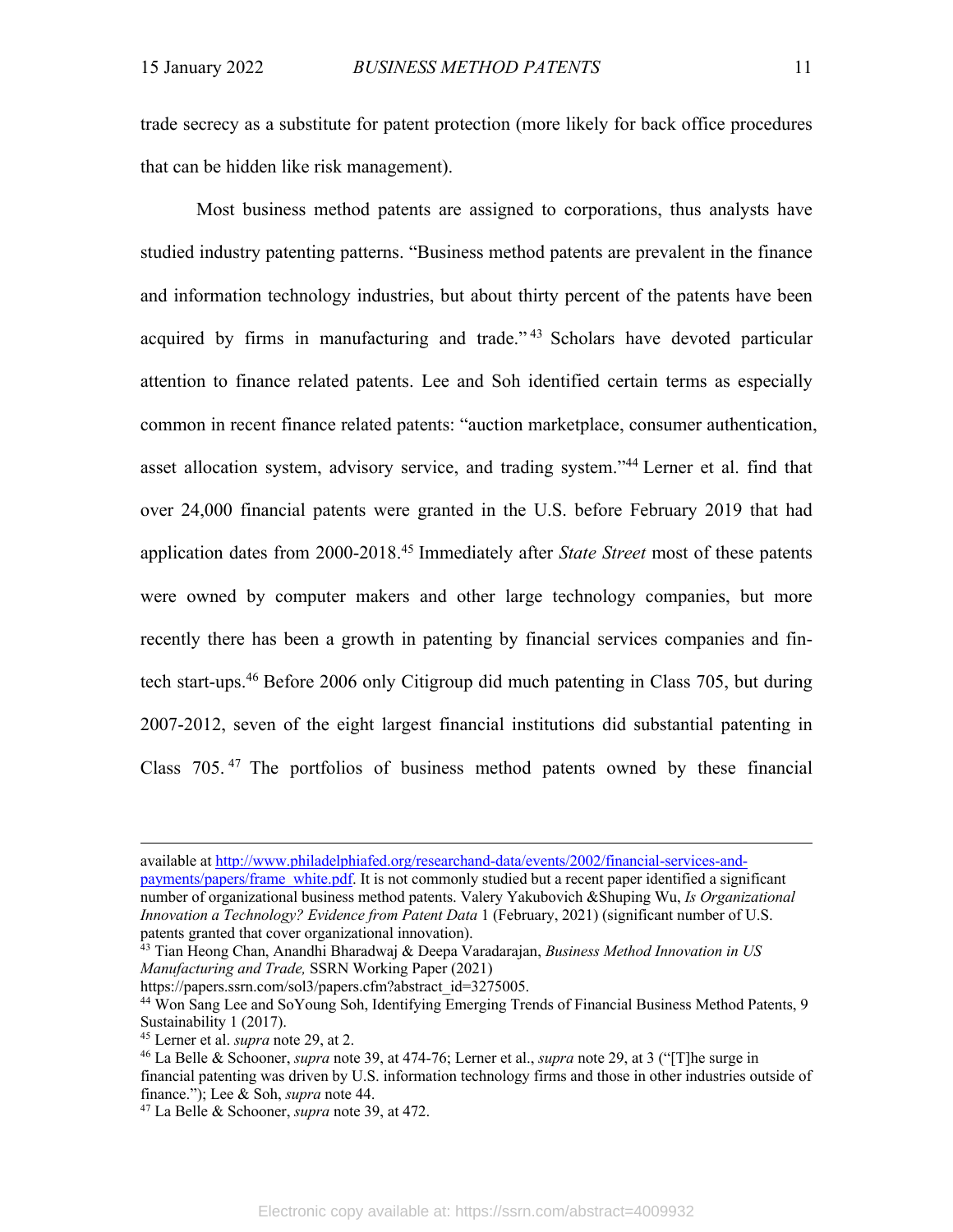institutions are similar in size to the portfolios of large firms in other patent-intensive industries. 48

Application of artificial intelligence to business methods is likely to significantly reshape the business method patent landscape.<sup>49</sup> Artificial intelligence is widely used in the financial services, consulting and advertising industries.<sup>50</sup> Machine learning has been applied to business methods such as: automated customer service, customer recommendation engines, chatbots, marketing, pricing and price discrimination, accounting, procurement, investment choices, recruiting new employees farm management, fraud detection. processing of loan applications, and equipment maintenance schedules.<sup>51</sup> Lin and Rai report that the USPTO granted 6,583 artificial intelligence-related U.S. patents since 2011, but they do not break out patents that are related to business methods.<sup>52</sup>

https://papers.ssrn.com/sol3/papers.cfm?abstract\_id=3829822 (finding German firms in financial services that used AI methods in 2018 accounted for one-half of sales in that industry, while for consulting and advertising services AI adopters accounted for one-quarter of sales).

<sup>48</sup> *Id.* at 471-72.

<sup>49</sup> "More than half of all AI-related patent applications have been published since 2013." *citing* WIPO Technology Trends 2019, Artificial Intelligence,

https://www.wipo.int/edocs/pubdocs/en/wipo\_pub\_1055.pdf at 13.

<sup>50</sup> Christian Rammer, Gastón P. Fernández & Dirk Czarnitzki, *Artificial Intelligence and Industrial Innovation: Evidence from Firm-Level Data,* 4, 9 SSRN Working Paper (2021)

<sup>51</sup> Forbes Technology Council, 15 *Business Applications for Artificial Intelligence and Machine Learning*, (Sep 27, 2018)

https://www.forbes.com/sites/forbestechcouncil/2018/09/27/15-business-applications-for-artificialintelligence-and-machine-learning/?sh=7d284757579f; Monideepa Tarafdar, Cynthia M. Beath & Jeanne W. Ross, *Using AI to Enhance Business Operations,* 37, 38 SUMMER 2019 MIT SLOAN MGMT. REV.

<sup>52</sup> Yu-Kai Lin &Arun Rai, *Patent Protection and Software Innovation: Evidence from* Alice. SSRN Working Paper (2021), https://papers.ssrn.com/sol3/papers.cfm?abstract\_id=3703055. The Quinn Emmanuel blog warns that: "[g]iven the limitations articulated in *Alice* and its progeny, it is unclear how many of the AI-related patents that have made their way through the U.S. Patent Office would survive in eventual litigation." Jordan R. Jaffee, et al., *The Rising Importance of Trade Secret Protection for AI-Related Intellectual Property*, QUINNEMMANUEL, https://www.quinnemanuel.com/media/wi2pks2s/therising-importance-of-trade-secret-protection-for-ai-related-intellec.pdf (last visited Dec. 30, 2021)*.*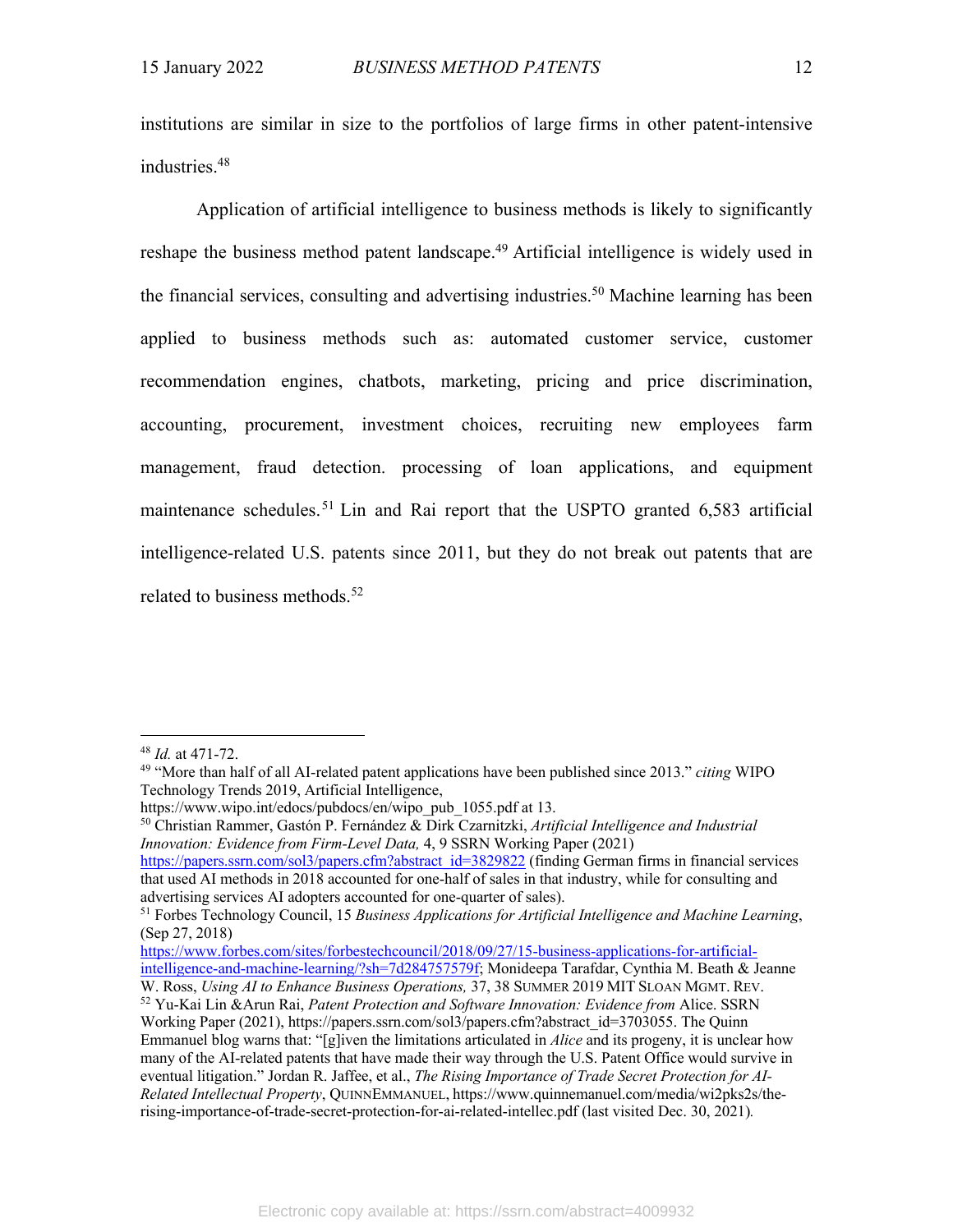#### *B. Characteristics of Business Method Patents*

*Bilski* and especially *Alice* had significant effects on business method patents, but the headliner in this domain is not the Supreme Court, instead it is the Federal Circuit with its *State Street* decision.<sup>53</sup> There were hardly any business method patents before *State Street,* and despite frequent eligibility invalidations after *Alice*, <sup>54</sup> the number of business method patent applications and grants in the U.S. is still large.<sup>55</sup> Looking specifically at finance related patents, Lerner et al. find that the share of granted finance patents in comparison to all granted patents in 2018 is only half of that share in 2013 (before *Alice*), but the share is roughly equal to the share in 2008 (before *Bilski*) when the boom was underway.56

Firms apparently believe business method patents are still valuable enough to justify incurring prosecution costs. This belief is justified if one understands *Bilski*, *Alice* and their progeny as cases that constrained the freedom of prosecutors when they write patent claims.57 Certain claim language will be rejected on subject matter grounds if it is too abstract, but that does *not* mean that business method inventions are unpatentable.

<sup>55</sup> The U.S. PTO calculated filing trends for U.S. business method patents over 1997-2017. Their data show 11,667 serialized filings in 2017 compared to 16, 124 in 2014, and 9, 122 in 2010. Measured instead in terms of RCE filings the levels are: 9,810 in 2017, 9,381 in 2014, and 8,739 in 2010.

<sup>53</sup> New business method patent applications grew sharply after *State Street*, with about 11,000 new applications a year. Robert M. Hunt, *Business Method Patents and U.S. Financial Services*, 28 Contemp. Econ. Pol'y 322, 327 (2010).

<sup>&</sup>lt;sup>54</sup> After *Alice*, the number of patent applications fell in bio-informatics, business methods, and software. Jay P. Kesan & Runhua Wang, *Eligible Subject Matter at the Patent Office: An Empirical Study of the Influence of* Alice *on Patent Examiners and Patent Applicants*, 105 MINN L. REV. 527, 563 (2020). The finance and e-commerce subcategories of business methods had the most *Alice* and Sec. 101 rejections by examiners. *Id*. at 559.

https://www.uspto.gov/sites/default/files/documents/FilingTrendsInBisinessMethods1997to2017.pdf The data from Europe and Japan indicate business method patent grants are still common around the world. *See supra* note 29.

<sup>56</sup> Lerner et al. *supra* note 29, at 34.

<sup>57</sup> There is wide consensus that *Alice* narrowed the scope of patent protections for software. Lin & Rai, *supra* note 52.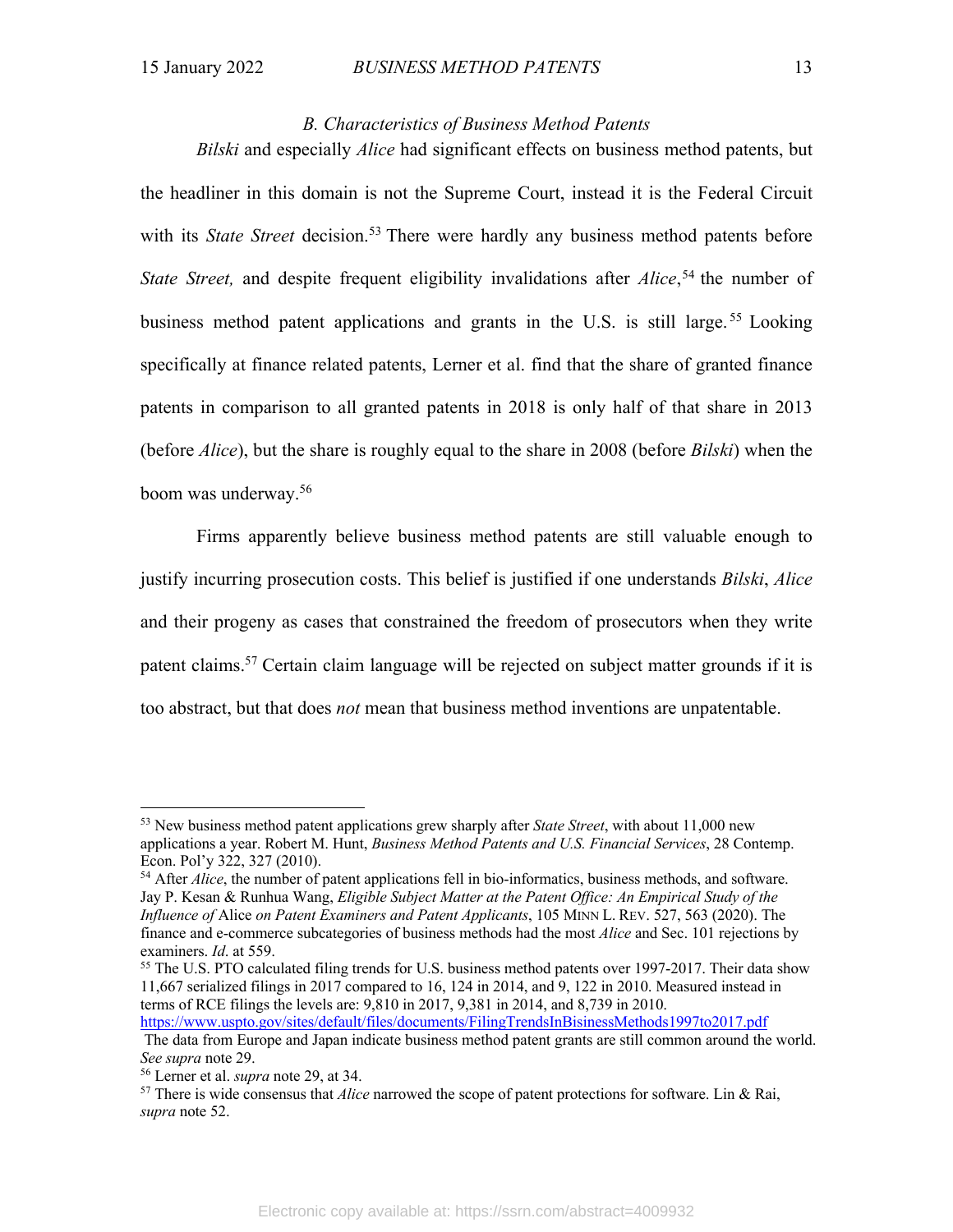Recent empirical studies support the view that effective patent prosecutors responded to *Alice* by adjusting claim language in ways that possibly reduce patent value, but avoid subject matter rejection at the USPTO.<sup>58</sup> Kesan and Wang split their data on business method patent applications into one set that was filed before *Alice* but examined after and another set that was filed after *Alice.* <sup>59</sup> Business method applications filed before but examined after were four times more likely to be rejected.<sup>60</sup> They conclude that patent applicants were successful at overcoming *Alice* for applications filed after *Alice*. 61

#### III. HOW DOES BUSINESS PROFIT FROM BUSINESS METHOD INNOVATION?

Business method innovation has flourished in the U.S. and elsewhere for decades before patents became a significant source of reward for these inventions. Evidently, inventors found other ways to capture enough profit from new business methods to cover their cost and motivate their creation. That said, it is possible that some types of business method inventions would be neglected if not for the opportunity to patent. Perhaps this problem of under-reward will grow more serious in the Information Age because business methods inventions are growing more risky or more costly. A closer look at theory and evidence from the past two decades suggests that patents are usually not an important tool used by innovators to profit from new business methods.

<sup>58</sup> Lin and Rai used *Alice* as a natural experiment and found evidence that it caused a reduction in the scope of software patents. Lin & Rai, *supra* note 52 , at 3.

<sup>59</sup> Kesan & Wang, *supra* note 54, at 38.

<sup>60</sup> *Id.* at 47. Kesan and Wang used difference-in-difference analysis to show that the UPSTO

implementation of *Alice* caused more rejections of the earlier applications under Sec. 101. *Id.* at 43-44. <sup>61</sup> *Id.* at 57-58.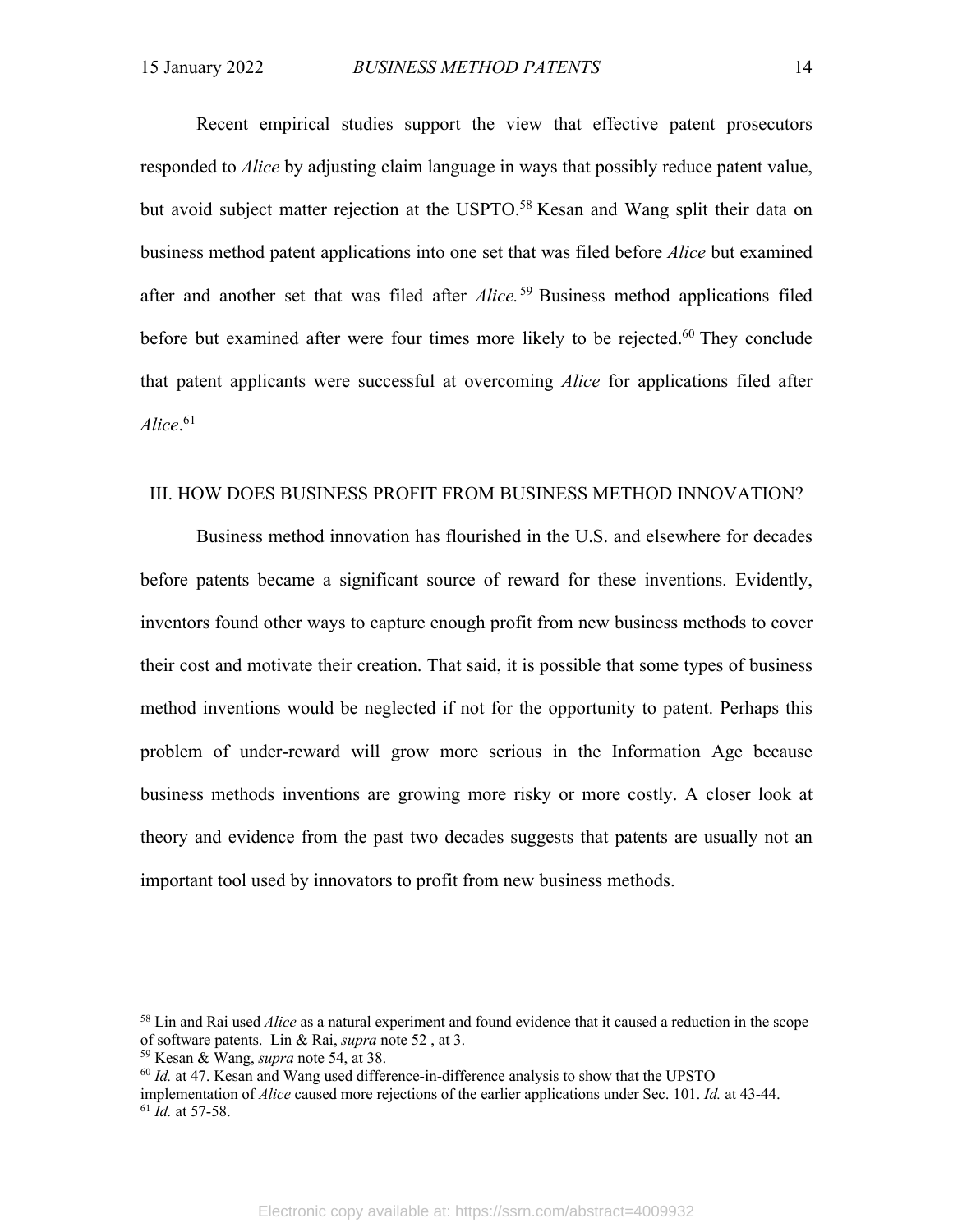#### *A. How Important are Patents?*

Researchers have not been able to demonstrate that patent availability causes, or is even correlated with an increase in business method innovation.<sup>62</sup> Although there is evidence that certain business method patents deliver value to publicly traded American firms that obtain them,  $63$  they may not matter much for funding of high-tech start-ups. Taylor conducted a survey of "475 venture capital and private equity investors" to study the impact of patent eligibility law on investment decions. <sup>64</sup> He concluded that: "[i]nvestors overwhelmingly indicated… that the elimination of patents would either not impact their firms' decisions whether to invest in companies or only slightly decrease investments in companies developing technology in the construction, software and Internet, transportation, energy, and computer and electronic hardware industries." <sup>65</sup> By way of contrast, patent eligibity rules mattered considerably to inventors in life science industries. <sup>66</sup> Relatedly, research by Wagner and Cockburn suggests patents do not improve the survival prospects of start-ups: 67

Interestingly for the debate about business method patents, we find that they have very little impact on [start-up] survival compared to patents classified in other classes. Based on this finding it can be argued that business method patents – on average –

<sup>62</sup> *See* Hunt, *supra* note 53, at 349. ("There is at present very little evidence to argue that business method patents have had a significant effect on the R&D investments of financial institutions."); Stefania Fusco, *The Patentability of Financial Methods: The Market Participants' Perspectives*, 45 LOY. L.A. L. REV. 1, 17 (2011) (surveying members of the financial industry and concluding "that patent protection has not been responsible for the innovation that occurred in the financial industry in the time between *State Stree*t and *In re Bilsk*i.").

<sup>63</sup> Chan, Bharadwaj, & Varadarajan, *supra* note 43 (noting publicly traded American manufacturers gained seven percent in market value after *State Street* if they owned patents in Class 705, while firms in retail, wholesale, warehousing, and transportation gained twenty-five percent in market value); Sarah Hinchliffe, *Class 705 Business Method Patents in the United States: A Study from 1998 to 2010*, 69 DRAKE L. REV. 73, 105-108 (2021) (stock market event study showing share value increased in the twenty day window centered on the grant of a Class 705 business method patent).

<sup>64</sup> David O. Taylor, *Patent Eligibility and Investment*, 41 CARDOZO L. REV. 2019, 2027 (2020)*.* <sup>65</sup> *Id.* at 2066-67.

<sup>66</sup> *Id.* at 2069 (finding "the most negatively impacted would be the pharmaceutical, biotechnology, and medical device industries").

<sup>67</sup> S. Wagner & I. Cockburn, *Patents and the Survival of Internet-Related IPOs*, 39 RSCH. POL'Y 214, 226 (2010).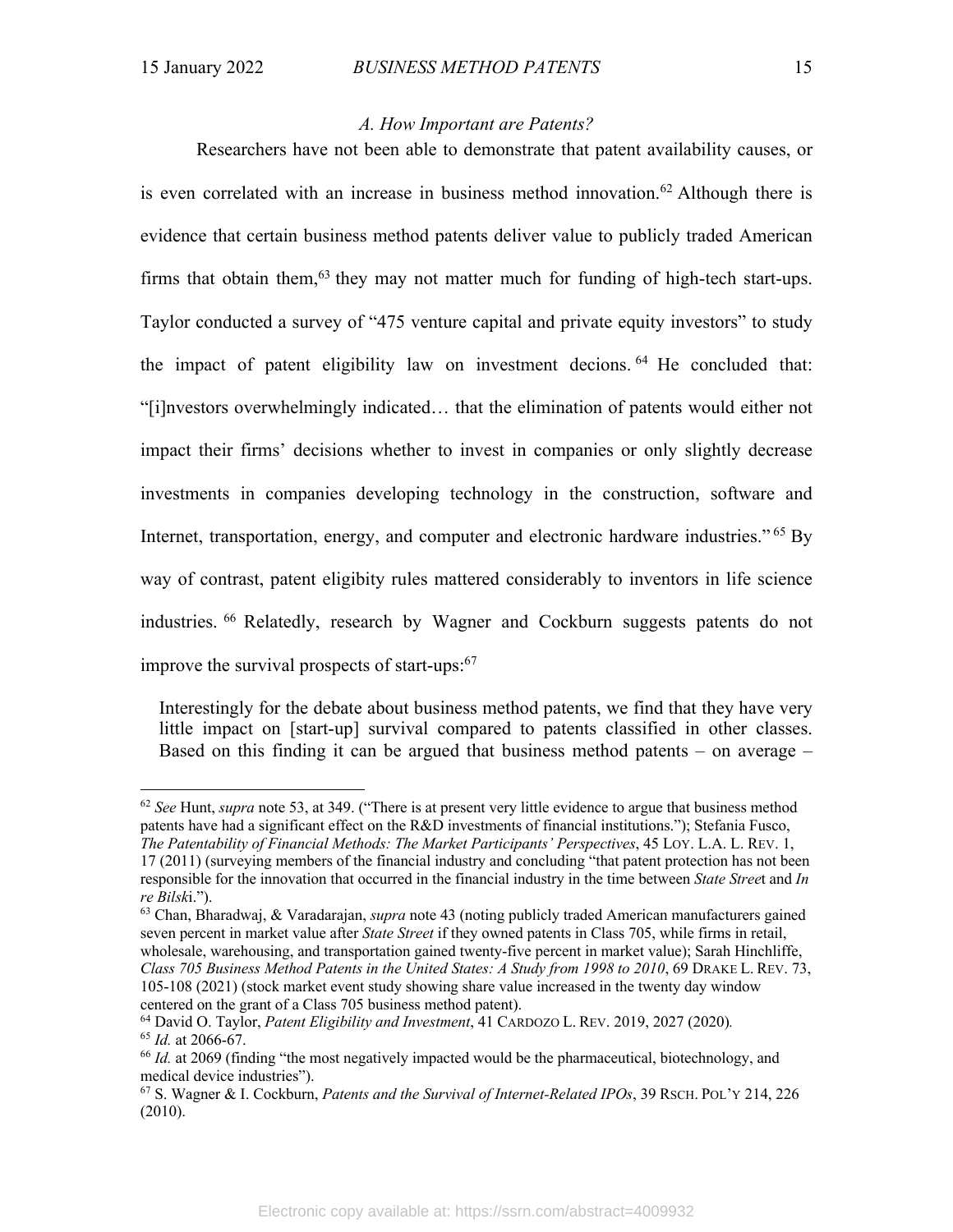convey little economic value to the patentee. From a managerial perspective, it seems questionable whether benefits from patenting methods to conduct business outweigh the cost of patenting (cost of drafting the application, filing and examination fees, renewal fees and cost of enforcement).<sup>68</sup>

Instead of patents, business method innovators have used trade secrecy, contracts, and employment law to discourage suppliers, customers, and departing employees from making unauthorized use of business methods. Secrecy may effectively limit imitation of back-office administrative methods, for example, secret algorithms that are used for human resources management and marketing tasks. Trade secrecy has little or no role to play when business methods provide services that are revealed to customers, and therefore are not secret. For example, the creators of new financial products normally must comply with disclosure regulations that are incompatible with trade secret protection.69

The absence of effective patent or trade secret protection may be especially challenging for innovators in the insurance industry or other financial products that require expensive regulatory approval.<sup>70</sup> The problem is that imitators can copy the innovation and avoid most of the expense of regulatory approval and thus free-ride on both the research and regulatory expenditure of the innovator.<sup>71</sup>

https://citeseerx.ist.psu.edu/viewdoc/download?doi=10.1.1.363.5251&rep=rep1&type=pdf

<sup>&</sup>lt;sup>68</sup> *Id.* at 217 (analyzing the effects of patents on firm survivability during dot com boom of the late 1990s using data from collection of 356 firms that made IPO on NASDAQ between February 1998 and August 2001).

<sup>69</sup> Christopher Petruzzi, Margueritte Del Valle & Stephen Judlowe, *Patent and Copyright Protection for Innovations in Finance*, 17 FIN. MGMT. 66, 67 (1988).

<sup>70</sup> Robert M. Hunt, *Business Method Patents and U.S. Financial Services,* 10 Fed. Reserve Bank of Philadelphia Working Paper No. 08-10/R (2011)

<sup>71</sup> Petruzzi, et al., *supra* note 69, at 67 (creators of new financial products bear significant risk and expense and imitation is often cheap and easy); Gabriel Rauterberg*, Innovation in the Stock Market and Alternative Trading Systems,* 13-14 (Dec. 2020), https://papers.ssrn.com/sol3/papers.cfm?abstract\_id=3728768 (imitators can free ride on costly regulatory approval with respect to innovations in financial markets.)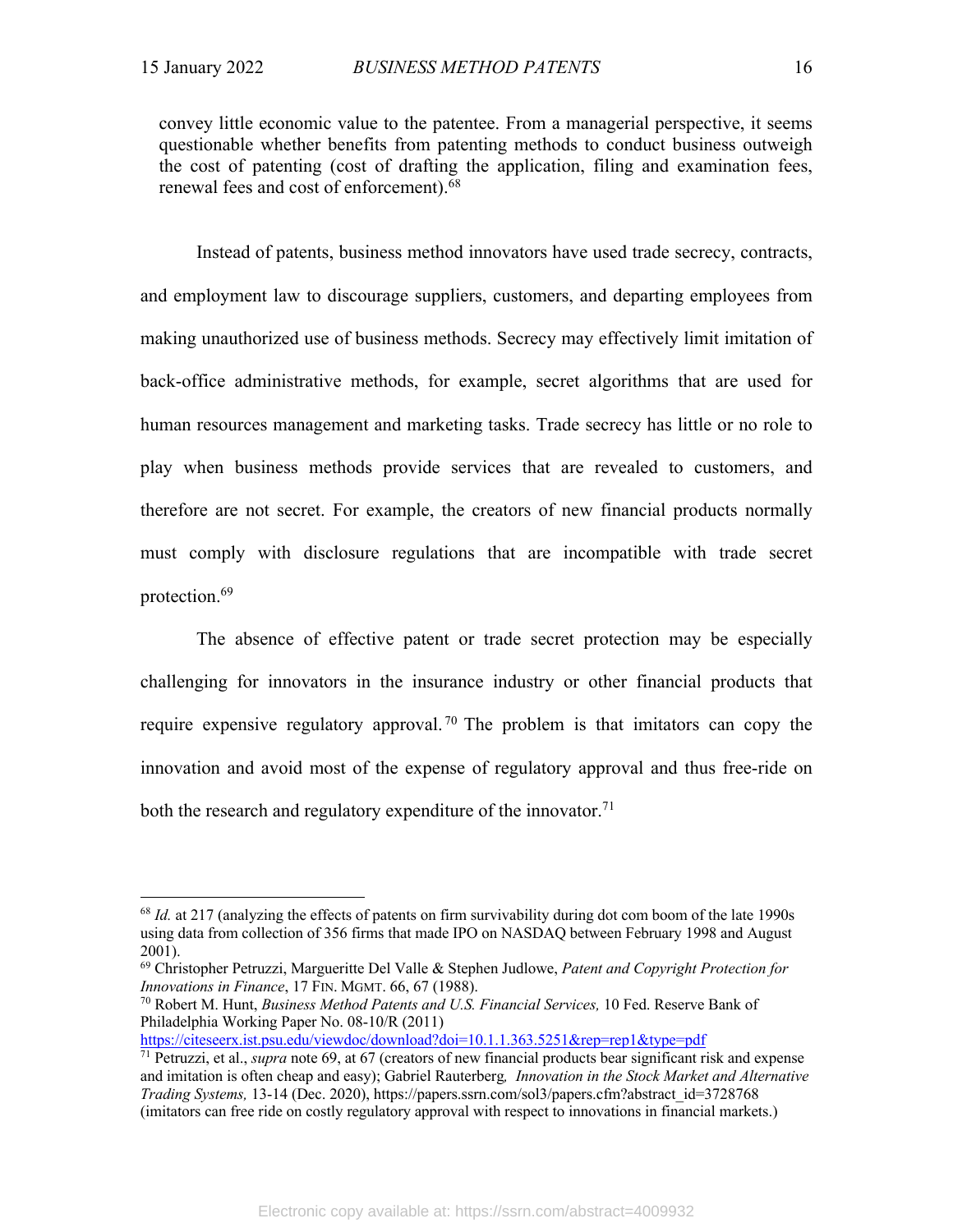Nevertheless, extensive commentary suggests that firms have adequate incentive to create finance-related business methods absent intellectual property protection.<sup>72</sup> Financial innovators rely on "reputational gains, tacit knowledge, and first mover advantages" to derive rewards from their innovations.<sup>73</sup> Network effects are often present in financial markets and can arise via an interoperability requirement in many such services.74 Hunt observes:

Firms in the financial sector "protect their innovations in ways similar to those observed among manufacturing firms. Historically, patents have not been a significant part of the story for these firms, and yet their absence has not prevented them from investing in new products (financial instruments) or the processes (e.g. trading platforms, pricing algorithms) required to offer them." <sup>75</sup>

The same range of non-IP incentives are likely responsible for motivating foundational business innovations that apply across all industries. Business scholars have compiled lists of the most significant management innovations of the twentieth century. Examples include: "the industrial research laboratory at GE, the use of capital budgeting and general metrics for evaluating division performance at DuPont, brand management at Procter & Gamble, organizational innovation at GM and Visa, and open source software

<sup>72</sup> *See* Hunt, *supra* note 53. ("Studies by Silber (1981) and Caskey (2003) present evidence that an established contract on one exchange enjoys an advantage in terms of liquidity that is often difficult to overcome when a similar contract is introduced on another exchange. Anderson and Harris (1986) argue that regulations that delay imitation by rival firms reinforce first mover advantages, increasing the rents associated with financial innovations. And among investment banks, there is evidence that first mover advantages play an important role in generating sustained profits from the introduction of new financial instruments (Tufano 1989).").

<sup>73</sup> La Belle & Schooner, *supra* note 39, at 442 *citing* Tamar Frankel, *Cross-Border Securitizations: Without Law, But Not Lawless*, 8 DUKE J. COMP. & INT'L L. 255 (1998); Petruzzi, et al., *supra* note 70 (identifying lead time advantages that motivate financial innovation); Gary B. Gorton & Ping He, *Economic Growth and Bank Innovation,* 10 (Nat'l Bureau of Econ. Rsch., Working Paper No. 29326, 2021) ("In the period 1929-1941, banks innovated by developing methods of credit risk analysis and covenant design. During 1987-2016, as loan maturity continued to increase, banks innovated to shift the risk to nonbank, institutional, investors." "Bank innovation that has resulted in these reallocations of risk are a very significant contributor to economic growth.") *Id.* at 27.

<sup>74</sup> Hunt, *supra* note 53, at 329-330. 75 Hunt, *supra* note 37, at 9.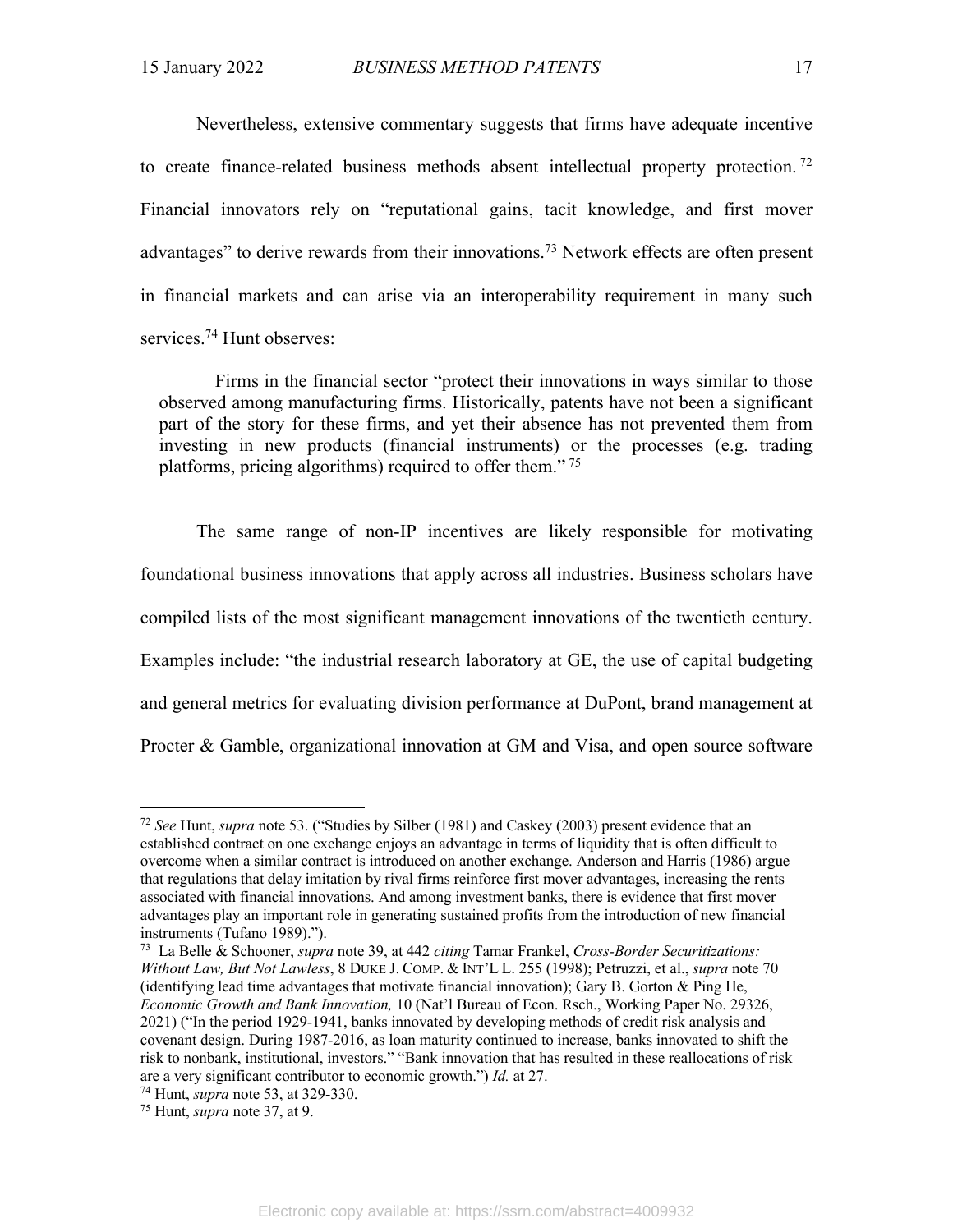development by Linux and others."76 These methods were invented without thought of patent protection and they would not get effective patent protection under current law. Claims broad enough to block imitaiton would likely be characterized as abstract ideas – ineligible for patent protection.77

Her review of similar considerations lead Dreyfuss to conclude patents are not needed to incentivize creation of business methods:

But neither the free-rider nor the disclosure rationale justifies business method patents. Businesses are largely practiced in public. Accordingly, there is little need to especially encourage disclosure. Business methods are also hard to free ride on. They depend in strong ways on the social structure within the firms utilizing them – on compensation schemes, lines of reporting, supervising policies, and other business factors. Moreover, as we saw, sticky business methods are their own reward. With lock in, network effects, and even good old fashioned loyalty, lead time (the first mover advantage) goes a long way to assuring returns adequate to recoup costs and earn substantial profit. In sum, while business innovations are certainly desirable, it is not clear that business method patents are needed to spur people to create them.<sup>78</sup>

#### *B. Profiting from Business Method Innovation in the Information Age*

A skeptic may not be convinced that innovation incentives are still adequate without patent protection in the Information Age. Despite *Alice*, patent applications covering artificial intelligence are trending up. "More than half of all AI-related patent applications have been published since 2013,"79 and many of these applications relate to business methods.80 Perhaps aggressive patenting signals that business method innovation is becoming either easier to imitate or more costly and risky.

<sup>76</sup> Julian Birkinshaw, Gary Hamel, & Michael Mol, *Management Innovation*, 33 ACAD. MGMT. REV. 825, 829 (2008).

<sup>&</sup>lt;sup>77</sup> Most of these methods could not be protected by secrecy either.

<sup>78</sup> Rochelle Dreyfuss, A*re Business Method Patents Bad for Business?* 16 SANTA CLARA HIGH TECH. L. J. 263, 275 (2000).

<sup>79</sup> WIPO, *supra* note 49, at 13.

<sup>80</sup> Iain M. Cockburn, Rebecca Henderson & Scott Stern, *The Impact of Artificial Intelligence on Innovation: An Exploratory Analysis, in* THE ECONOMICS OF ARTIFICIAL INTELLIGENCE: AN AGENDA 115, 132 (Ajay Agrawal, Joshua Gans, & Avi Goldfarb, eds., 2019) (finding 95 AI-related business software patents granted in the U.S. from 1990-2014 -- author's calculation based on Table 4.5).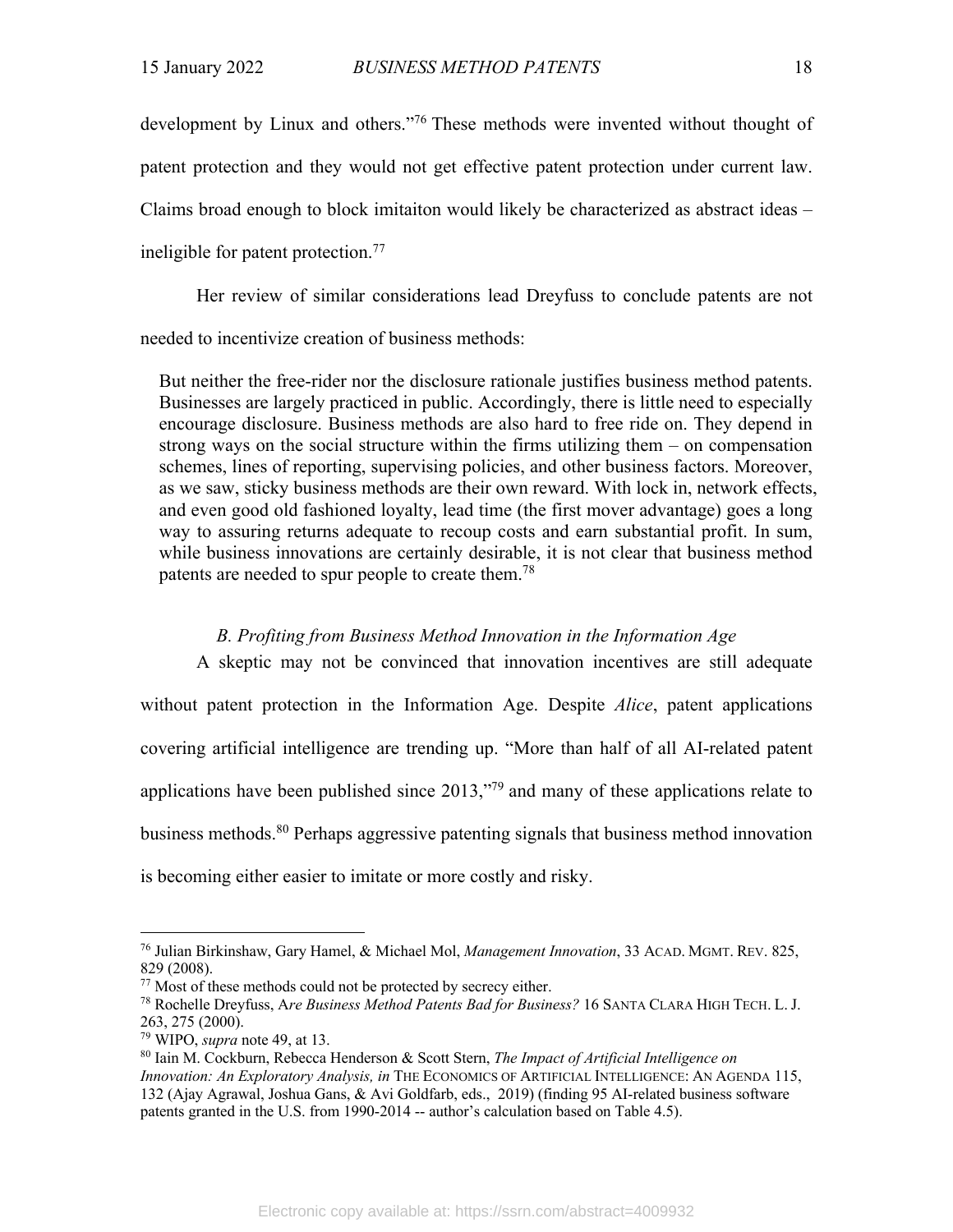There are two reasons these fears may be unfounded. First, many advances in artificial intelligence take place in an environment of collective invention in which tools and techniques have been widely shared. Second, other more specialized advances take place in an environment in which imitation is difficult even without patent protection.

The term collective invention refers to historical episodes in which competing firms or inventors share research and development results. <sup>81</sup> During the Industrial Revolution, profound advances from collective invention occurred in England in blast furnace and steam engine technologies.<sup>82</sup> Open source development of software like the Linux operating system and the Apache web server arguably fits the collective invention model.<sup>83</sup> Much of the research activity in machine learning also seems to fit the collective invention model.<sup>84</sup> OpenAI, a nonprofit organization, makes AI tools and research widely available. There are open source tools for curating data and training algorithms.<sup>85</sup> The impact of open source is likely to be reduced  $\cos^{86}$  for some kinds of business method innovation and less need for patent incentives.

In the domain of propriety development of AI-based business methods, imitation is often difficult because the technology is opaque, and many of the inputs that would be needed to imitate are in short supply. Consider opaqueness first. Machine learning algorithms and other software implementations of innovative business methods often

<sup>81</sup> Robert C. Allen, *Collective Invention*, 4 J. ECON. BEHAV. & ORG. 1 (1983).

<sup>82</sup> Alesandro Nuvolari, *Collective Invention during the British Industrial Revolution: The Case of the Cornish Pumping Engine*, 28 CAMBRIDGE J. ECON. 347 (2004).

<sup>83</sup> Alessandro Nuvolari, *Open Source Software Development: Some Historical Perspectives* (Dept. of Tech. Mgmt. Technische Universteit Eindhoven, The Netherlands, Working Paper No. 03.01, 2003).

<sup>&</sup>lt;sup>84</sup> Many prominent AI researchers have insisted on retaining the right to publish their results when joining companies such as Baidu, Facebook, and Google. *See* Jack Clark, *Apple's Deep Learning Curve*, Bloomberg Business Week (Oct. 29, 2015).

<sup>&</sup>lt;sup>85</sup> Open source program Hadoop is widely used by business for distributed database management. Apache Hadoop, https://hadoop.apache.org/ TensorFlow is an open source platform for building machine learning models. TensorFlow, https://www.tensorflow.org/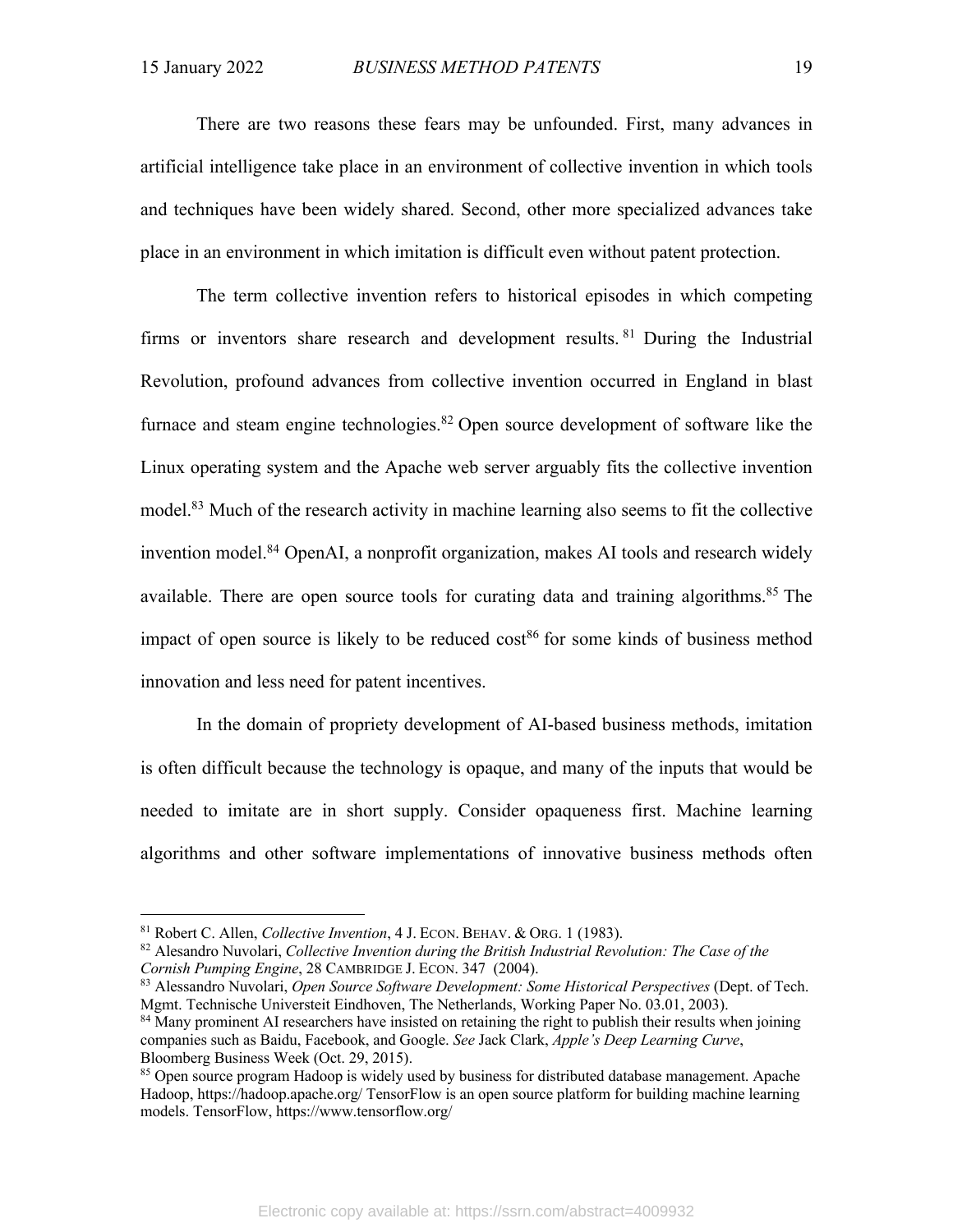reside in the cloud, and they are protected as trade secrets.<sup>87</sup> Patenting is not a profitable strategy "if the invention is for an AI algorithm that runs on a server that cannot be observed by the public, it may be impossible to tell which, if any, competitors are infringing on the technology." <sup>88</sup> Furthermore, "[d]ue to the prohibition on patenting abstract ideas, acquiring meaningful patents on artificial intelligence systems is not straightforward. Thus companies are increasingly turning to trade secret protection to protect their AI-related intellectual property."89

If there is no patent disclosure and steps to protect the secrecy of AI-based business methods make it hard to learn and copy, then imitators will need access to the inputs used by the innovator to develop the new business method. Attempts to imitate will fail if competing firms cannot access engineers with the right skills and the data used to train machine learning algorithms. There are reports of a "critical talent shortage"<sup>90</sup> slowing the diffusion of AI, but it is hard to know how extensive and long-lasting that might be.<sup>91</sup>

More significantly, limits on data access may create durable barriers to imitation in many settings.<sup>92</sup> Dominant firms in an industry naturally have bigger and more diverse

<sup>86</sup> Cockburn et al., *supra* note 79, at 140 (explaining how deep learning may reduce the marginal cost of research dependent on prediction).

<sup>&</sup>lt;sup>87</sup> "[I]t is likely that most intellectual property generated in the United States today related to AI is being protected through the use of trade secrets." Jordan R. Jaffee et al., *supra* note 52.  $88$  *Id.* 

<sup>89</sup> *Id*.

<sup>90</sup> Holger Hürtgen, Sebastian Kerkhoff, Jan Lubatschowski, & Manuel Möller, *Rethinking AI Talent Strategy as Automated Machine Learning Comes of Age*, McKinsey Analytics (Aug. 14, 2020). <sup>91</sup> Christian Rammer, Gastón P. Fernández & Dirk Czarnitzki, *Artificial Intelligence and Industrial Innovation: Evidence from Firm-Level Data,* 4 (Leibniz Ctr. for Econ. Rsch. Discussion Paper, Paper No. 21-036, 2021).

 $92$  A durable advantage arises in part because algorithms get updated as new data becomes available. "[A]lgorithms are re-trained as more data accumulates. Roughly a quarter of firms report refreshing their models daily, weekly, or monthly each. 13% of firms report having models that are not refreshed with new data." James Bessen, Stephen Michael Impink, Lydia Reichensperger & Robert Seamans, *The Business of AI Startups*, 18 (B.U. Sch. of L., L. & Econ. Series, Working Paper No. 18-28, 2018).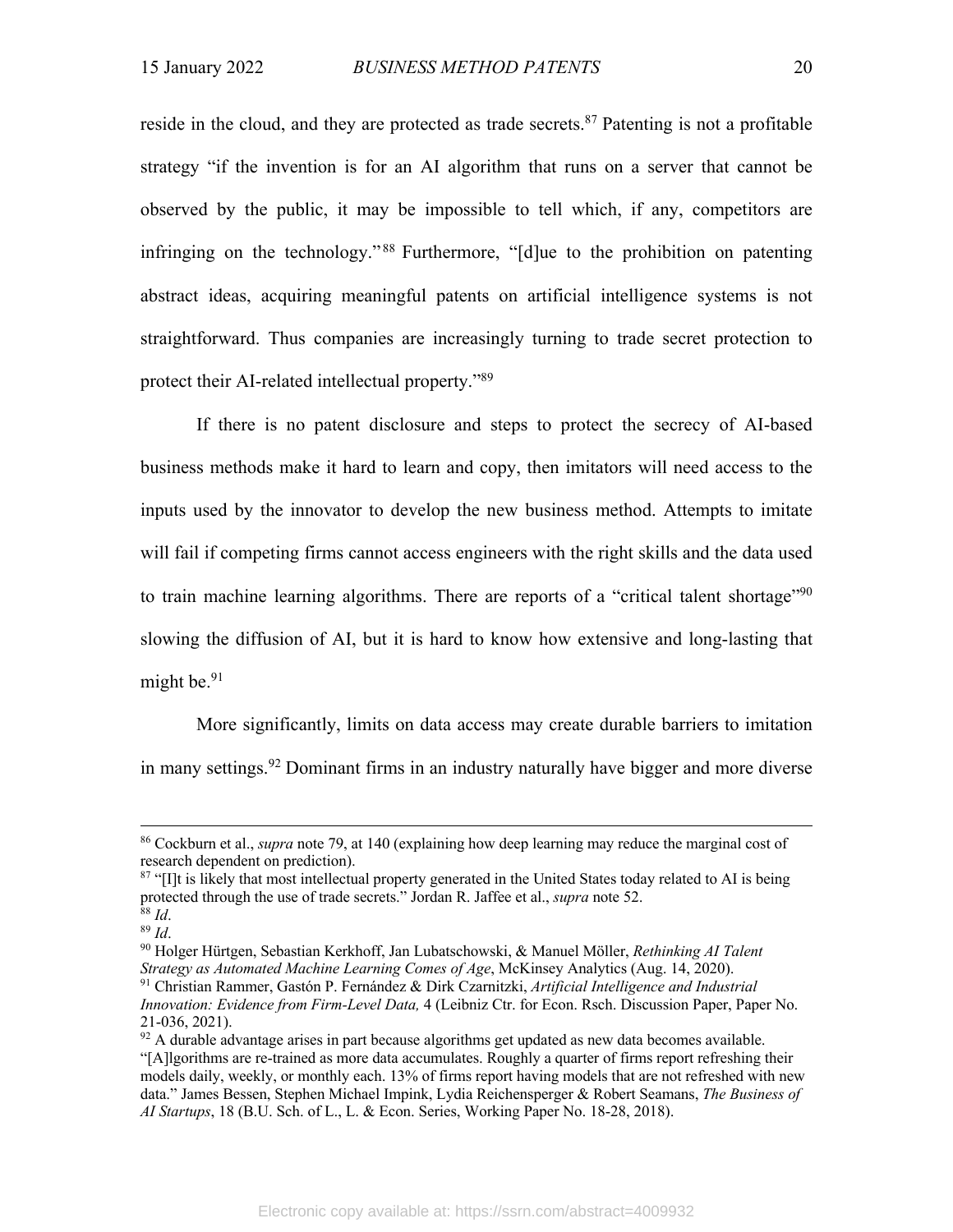customer databases. Smaller imitators who want to develop machine learning-based algorithms to support innovative marketing, advertising, and pricing practices may end up with inferior processes because of their smaller databases.  $93$ 

In other settings, it is not size but expertise or exclusive access to specialized data that will give a firm an advantage in training an algorithm.<sup>94</sup> AI start-ups and their funders are mindful of the possibility of building a durable business advantage by having special access to data.<sup>95</sup> "Proprietary data—data that a firm can exclude others from using—is the most important type of data for AI startup growth. [Bessen et al. use] a recent survey to show that AI startup firms that use proprietary data receive more venture capital (VC) funding."96

Finally, it is important to acknowledge that access to data does not create a barrier to imitation when the necessary data is provided by the government, available from an open source repository, or available at competitive prices in the market from data

It is not clear how much of an advantage flows from access to a larger set of data used to train an algorithm. Some reports describe significant quality increases derived from increasing the size of databases over a broad range, other reports suggest, in some settings, there is a quality plateau once a certain database size is reached. Also, researchers are discovering techniques that promise to reduce data needs required for effective training. *See e.g.,* Martin J. Willemink, et al., *Preparing medical imaging data for machine learning,* 295 Radiology 4 (2020); Theophano Mitsa, *How Do You Know You Have Enough Training Data?* (Apr 22, 2019) https://towardsdatascience.com/how-do-you-know-you-have-enough-training-dataad9b1fd679ee.

<sup>93</sup> Firms can protect both their data and algorithms using contracts and trade secret law. Bessen et al, *supra*  note 92 at 19 ("To protect their access to data, startup firms who use customer data retain secondary reuse rights 52% of the time. To control the use of proprietary data between the firm and its customers, 83% of the firms use legal contracts that specify data uses. Additionally, firms use a variety of technical means to protect and control data access, including de-identification, encryption, passwords, access logs, and application program interfaces …")

<sup>&</sup>lt;sup>94</sup> Outside of the business method context, IBM teamed with Sloan Kettering to gain access to 12 million pages of medical literature and patient case histories to train health care AI. *Memorial Sloan-Kettering Cancer Center, IBM to Collaborate in Applying Watson Technology to Help Oncologists,* (Mar 22, 2012) https://newsroom.ibm.com/2012-03-22-Memorial-Sloan-Kettering-Cancer-Center-IBM-to-Collaborate-in-Applying-Watson-Technology-to-Help-Oncologists,

<sup>&</sup>lt;sup>95</sup> "As such, using proprietary training data leads to less imitable products, positively impacting a startup's ability to collect additional rents from the market and develop an initial competitive advantage in this nascent industry." James Bessen, Stephen Michael Impink, Lydia Reichensperger & Robert Seamans, *The Role of Data for AI Startup Growth* 13 (B.U. Sch. of L., Research Paper Series No. 21-23, 2021).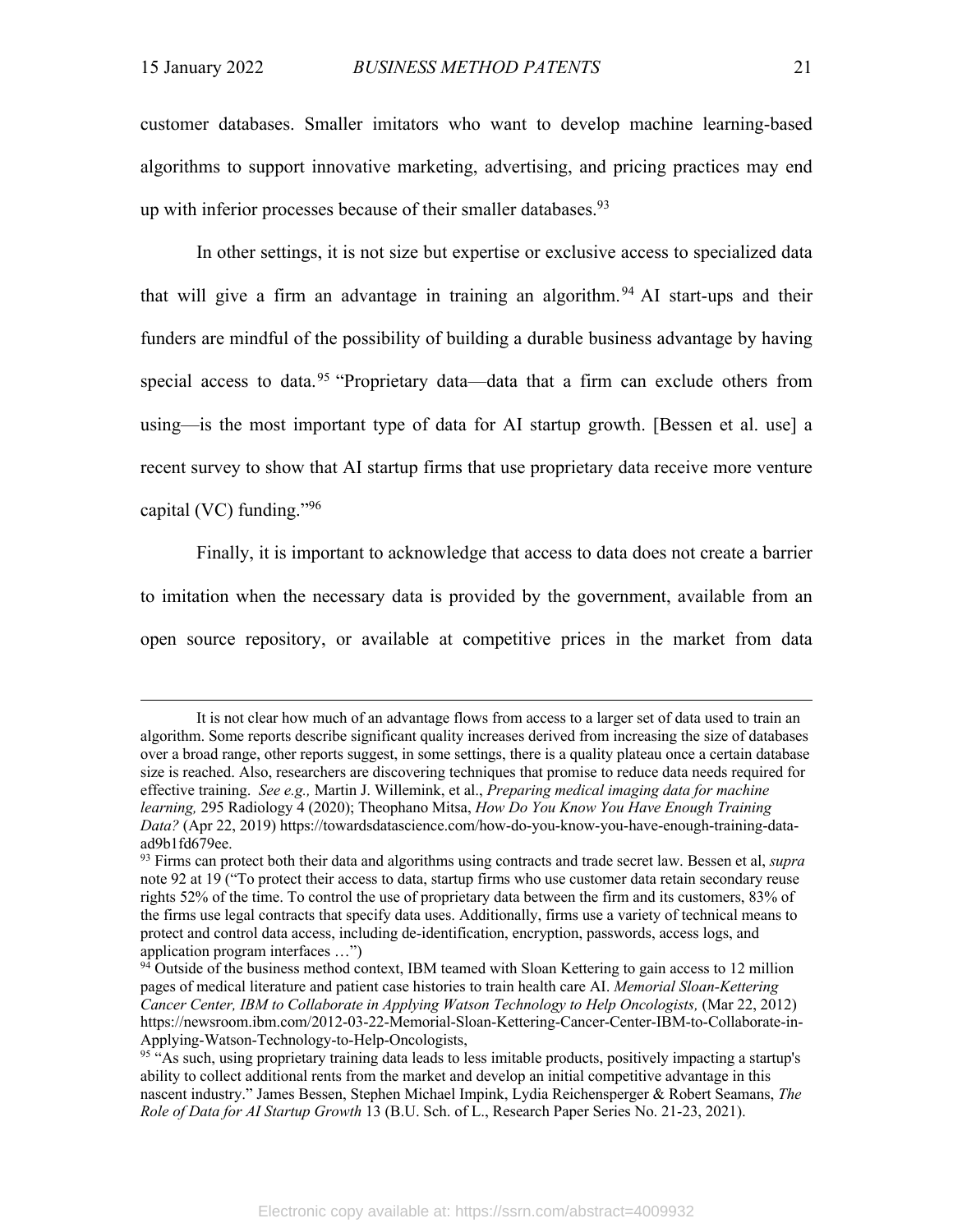brokers.97 There are hundreds data brokers in U.S. <sup>98</sup> They may be useful sources of data that encourages imitation for certain algorithms related to targeted advertising, background checks, credit, and risk mitigation.<sup>99</sup>

### \*\*\*

Thus far I have argued that business method innovation is incentivized largely by non-patent factors like network effects, reputational and lead time advantages, and trade secrecy. Further, I have argued that in the Information Age it is increasingly difficult to get broad patent claims or detect infringement in the case of business method inventions. Why then are business method patent applications and grants still common? Often there is private value in business method patents that can be asserted in an opportunistic, anticompetitive, or other strategic way. These patents may not offer protection over a technology that the inventor intends to commercialize, but they may be used valuably to harass another firm when it introduces a new technology. Part IV describes the social costs of strategic patenting of business method patents.

### IV. THE SOCIAL COSTS OF BUSINESS METHOD PATENTS

Strategic prosecution and assertion of business method patents creates multiple social costs. First, a patent "arms race" arose in the semi-conductor industry in the 1990s, when semi-conductor firms amassed defensive patent portfolios to deter competitor

<sup>96</sup> *Id.*

<sup>97</sup> Besssen et al, *supra* note 92, at 25 ("80% of startups use customer data and 63% use data available from third parties, including publicly available data. While data might pose a barrier to entry in some markets, like search, where large amounts of diverse data are needed, there are clearly many markets where it does not.")

<sup>98</sup> *See* Paul Boutin, *The Secretive World of Selling Data About You*, NEWSWEEK (May 30, 2016), http://www.newsweek.com/secretive-world-selling-data-about-you-464789.

<sup>99</sup> *See* Federal Trade Commission, *Data Brokers: A Call for Transparency and Accountability* (May 2014).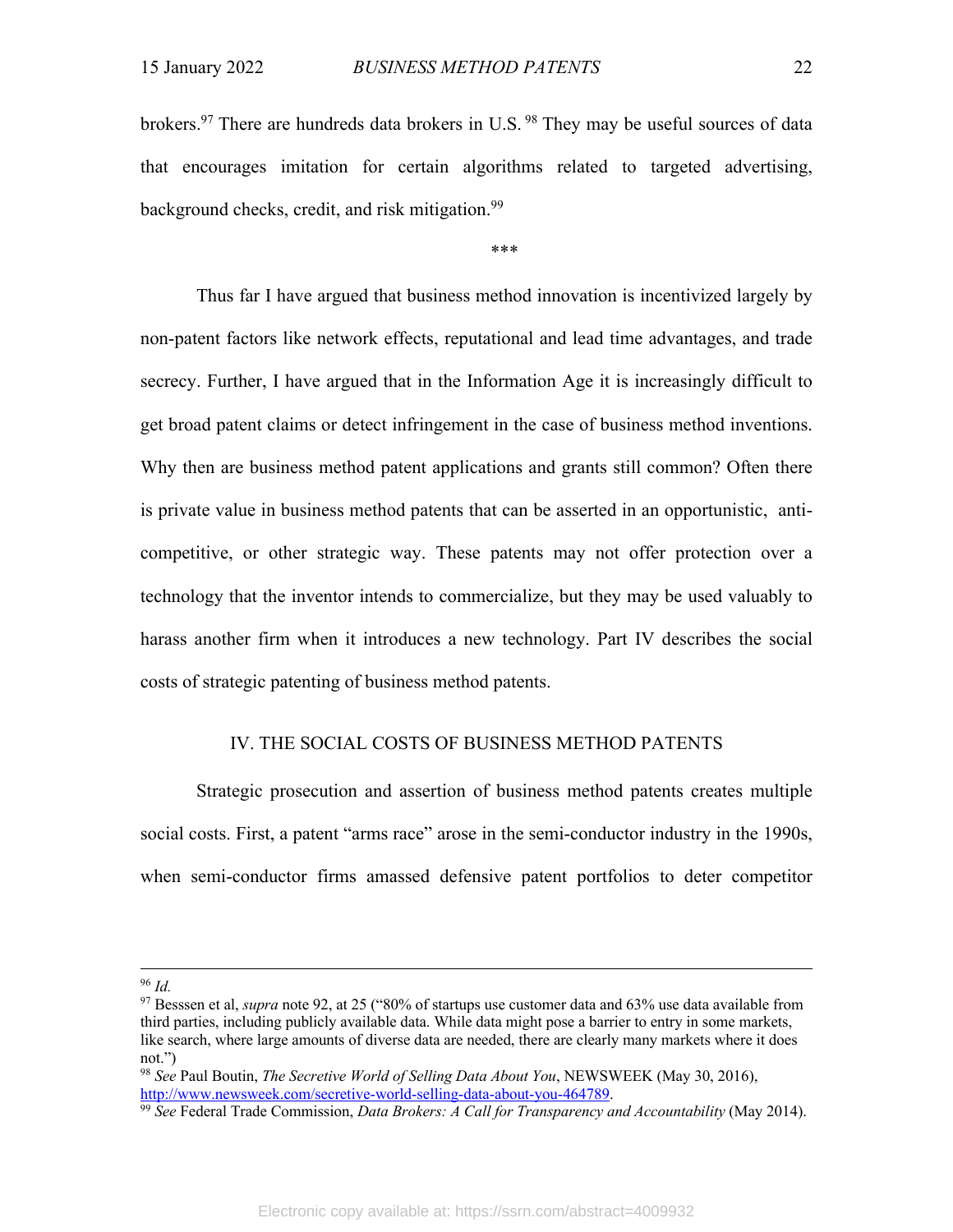suits.<sup>100</sup> La Belle and Schooner forecast that a similar arms race is emerging in the financial industry.<sup>101</sup> Given the disruption to the industry caused by fin-tech, there is a risk that a patent détente will not last and the industry could move to litigation battles.<sup>102</sup> Second, low quality patents that are narrow in scope or possibly invalid can be used by established firms to slow or block new competitors.<sup>103</sup> Amazon may have been practicing this strategy when it sought a preliminary injunction against Barnes & Noble to stop their online book sales at the start of the holiday shopping season.<sup>104</sup> Third, strategic patenting creates a simple numbers problem – a deluge of applications slows examination and creates a thicket of patents that innovators may need to evaluate when they conduct patent clearance reviews.105 Fourth, substantial costs arise from weak or frivolous patent assertions intended to extract settlement payments from targeted firms. <sup>106</sup> Many commentators apply the label "patent troll" to these asserters, which of course builds in a

<sup>103</sup> Michael J. Meurer, *Controlling Opportunistic and Anticompetitive Intellectual Property Litigation*, 44 BOSTON COLL. L. REV. 509 (2003); Ted Sichelman, *The Vonage Trilogy: A Case Study in "Patent Bullies,"*  90 NOTRE DAME L. REV. 543 (2014). Wagner, *supra* note 39, at 17-20, describes the anti-compeitive use of business method patents by Pitney-Bowes, the dominant firm in the franking machine market.

<sup>100</sup> Bronwyn Hall & Rosemarie Ziedonis, *The Patent Paradox Revisited: An Empirical Study of Patenting in the Semiconductor Industry, 1979-1995,* 32 RAND J. ECON. 101 (2001).

<sup>101</sup> La Belle & Schooner, *supra* note 39, at 434; Megan M. La Belle & Heidi Mandanis Schooner, *Fintech: New Battle Lines in the Patent Wars?* 42 CARDOZO L. J. 277, 339-46 (2020).

<sup>102</sup> Eugene Mar, & Ashleigh Nickerson, *Tips For Banks As USAA Check Deposit Patent Dispute Grows*, Law360 (Jan. 28, 2021), https://www.law360.com/articles/1347649/tips-for-banks-as-usaa-check-depositpatent-dispute-grows (USAA owns patents covering remote check deposit. "Wells Fargo initially tried to challenge [three of] these patents under the covered business method review, arguing that the patents were invalid for claiming the abstract concept of taking a photograph. The PTAB dismissed the CBM petitions on the basis that USAA's patents provided a technical solution for capturing images of a check remote deposit and thus fell into the "technological invention" exclusion for CBM review.")

<sup>104</sup> Leslie Kaufman, *Amazon Sues Big Bookseller over System for Shopping*, N.Y. TIMES (Oct. 23, 1999), https://www.nytimes.com/1999/10/23/business/amazon-sues-big-bookseller-over-system-for-shopping.html. <sup>105</sup> Gaétan de Rassenfosse & Alexandra Karin Zaby, *The Economics of Patent Backlog* (July 10, 2016), https://ssrn.com/abstract=2615090; La Belle & Schooner, *supra* note 101 at 347.

<sup>106</sup> Daniel Harris Brean, *Business Methods, Technology, and Discrimination*, 2018 MICH. ST. L. REV. 307, 313-14 (2018). "Computer-implemented business practices are the clear favorite type of patent asserted by PAEs. Those kinds of methods-involving, e.g., online shopping, digital marketing, and payment processing-tend to be widely used by many successful businesses, allowing a single patent to be enforced against many such businesses to collect license or settlement fees from each. Making such methods largely ineligible for patent protection greatly diminishes the 'in terrorem power' of PAEs, albeit indirectly." *Id*.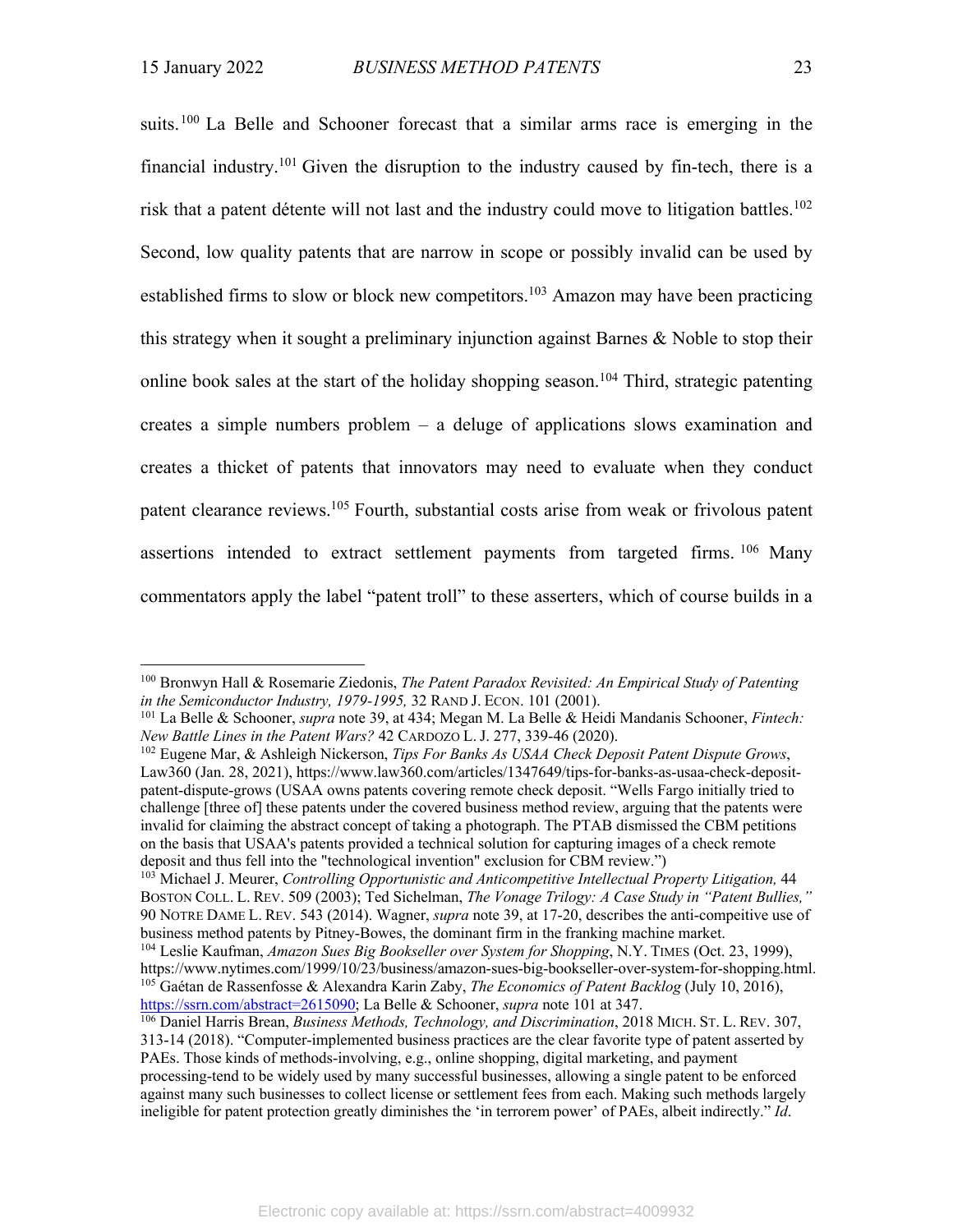normative judgment. In what follows I will use the less freighted term patent assertions entities (PAEs) and provide a variety of evidence about the social costs from this practice.

In theory, social gains rather than social costs could arise from PAE activity. A favorable narrative identifies PAEs as specialists who identify and purchase valuable patents and monetize them for the (direct or indirect) benefit of the original owners of those patents. The monetization process requires detecting users of the patented technology and negotiating a license payment backed up by the threat of litigation. These settlement payments are not social costs, but instead socially valuable transfer payments that support the inventive effort of the original patent owner.

In practice, the favorable narrative breaks down because PAEs typically monetize low quality patents that are not associated with significant technological advances, and the targets of the assertions are socially valuable innovators vulnerable to a patent assertion because they introduced new technology.<sup>107</sup> The threat of these assertions increases the cost of introducing a new technology and imposes a business method patent tax on innovators.108

Many commentators have noted the problem of low quality business method patents that may be asserted in socially harmful ways.<sup>109</sup> Critics contend that the PTO

<sup>107</sup> NPEs acquire patents with vague claims and greater obviousness problems. *See* Josh Feng & Xavier Jaravel, *Who Feeds the Trolls? Patent Trolls and the Patent Examination Process* (Harv. Univ., Working Paper, 2016) ("NPE patent portfolios are disproportionately made up of patents that were granted by "lenient" patent examiners, that is, examiners who spend relatively little time reviewing and narrowing patent claims.")

<sup>&</sup>lt;sup>108</sup> See James Bessen & Michael J. Meurer, PATENT FAILURE: HOW JUDGES, BUREAUCRATS, AND LAWYERS PUT INNOVATION AT RISK 144 (2008); La Belle & Schooner, *supra* note 39 at 450. (the increase in patent litigation has outpaced the increase in patent grants); Hunt, *supra* note 53, at 339 (business method patents are litigated at a higher rate compared to patents at a whole); Josh Lerner, *The Litigation of Financial Innovations* (Nat'l Bureau of Econ. Rsch., Working Paper No. 729, 2008) (finding business method patents are litigated at a rate 27 times higher than for patents as a whole).

<sup>109</sup> *See e.g.,* eBay Inc. v. MercExchange, L.L.C., 547 U.S. 388, 397 (2006) (Kennedy, J., concurring)); John R. Allison, Mark A. Lemley & Joshua H. Walker, *Extreme Value Or Trolls on Top? The Characteristics of*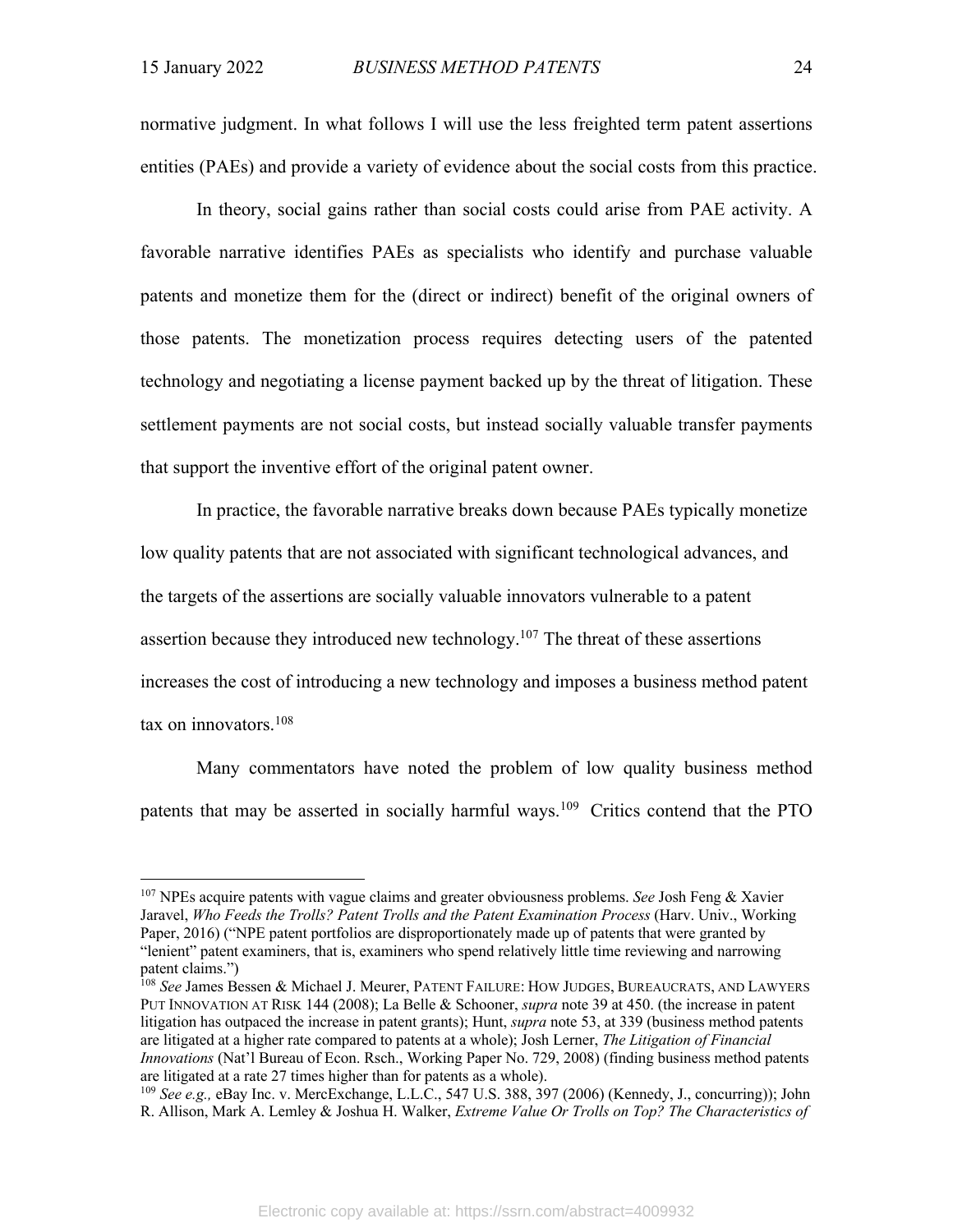grants many patents, including business method patents that lack novelty or are obvious. <sup>110</sup> Other critics emphasize that lack of clarity in patent claims degrades the notice that patents should provide about scope of rights.<sup>111</sup> The combined effect of these quality problems is that a firm may inadvertently stray within the bounds of a patent claim thinking the claim was invalid or that the claim would be read more narrowly. Increasingly, firms are taking defensive measures to mitigate potential harm from PAE assertion of business method patents.<sup>112</sup>

Economists have identified certain characteristics associated with low quality patents, and business method patents do not fare well in comparison to other patents. First, they are more often opposed at the European Patent Office,  $113$  and they are more

*the Most Litigated Patents*, 158 U. PENN. L. REV. 1, 18 (2009) (finding software business method patents are overrepresented in their group of "most-litigated" patents).

<sup>110</sup> Dan L. Burk, *The Role of Patent Law in Knowledge Codification*, 23 BERK. TECH. L.J. 1009, 1027 (2008) (tacit knowledge of management innovations cannot be used as prior art which makes it easier for business method inventions to jump the nonobviousness hurdle).

<sup>111</sup> Bessen & Meurer, *supra* note 108, at 153 (finding that claim construction of business method patents was appealed to the Federal Circuit 6.67 times more often than the typical patent). *But see* Spulber, *supra* note 12 at 310-13 (addressing arguments that business method patents are intrinsically vague, and concluding that generally applicable standards are sufficient to weed out vague patents).

<sup>112</sup> Tim Anderson, *Wells Fargo Patent Troll Case Has Finance World All Aquiver so Barclays, TD Bank Sign up to Open Invention Network*, THE REGISTER (Feb. 15, 2021),

https://www.theregister.com/2021/02/15/barclays\_td\_bank\_join\_oin/. (Barclays Bank and Toronto-Dominion Bank Group are joining the Open Innovation Network to mitigate harm caused by patent troll lawsuits in financial sector.) Eugene Mar & Ashleigh Nickerson, *Tips For Banks As USAA Check Deposit Patent Dispute Grows*, LAW360 (Jan. 28, 2021), https://www.law360.com/articles/1347649/tips-for-banksas-usaa-check-deposit-patent-dispute-grows ("Lastly, there will undoubtedly be renewed focus by banks on their vendor agreements, especially at times of renewal, to ensure that the vendor provides a robust indemnity provision along with ironclad warranties of no intellectual property liability. Conversely, such warranties and robust indemnity protection will likely come at a more expensive price, but that may still pale in comparison to expensive litigation that results in nine-digit damage awards and attorney fees in the millions.") https://www.fbm.com/publications/tips-for-banks-as-usaa-check-deposit-patent-dispute-grows/ Susanne M. Hopkins, Patent Trolls Continue to Target Financial Institutions, *But Change May Be Near*, THE BANKERS STATEMENT (Spring 2014), https://www.vorys.com/publications-1261.html (advising financial institutions to seek indemnification from technology vendors to gain protection against patent trolls).

<sup>113</sup> Wagner *supra* note 39, at 22. Business method patents are more likely to be opposed than other patents, even after controlling for the identity of the patent holder.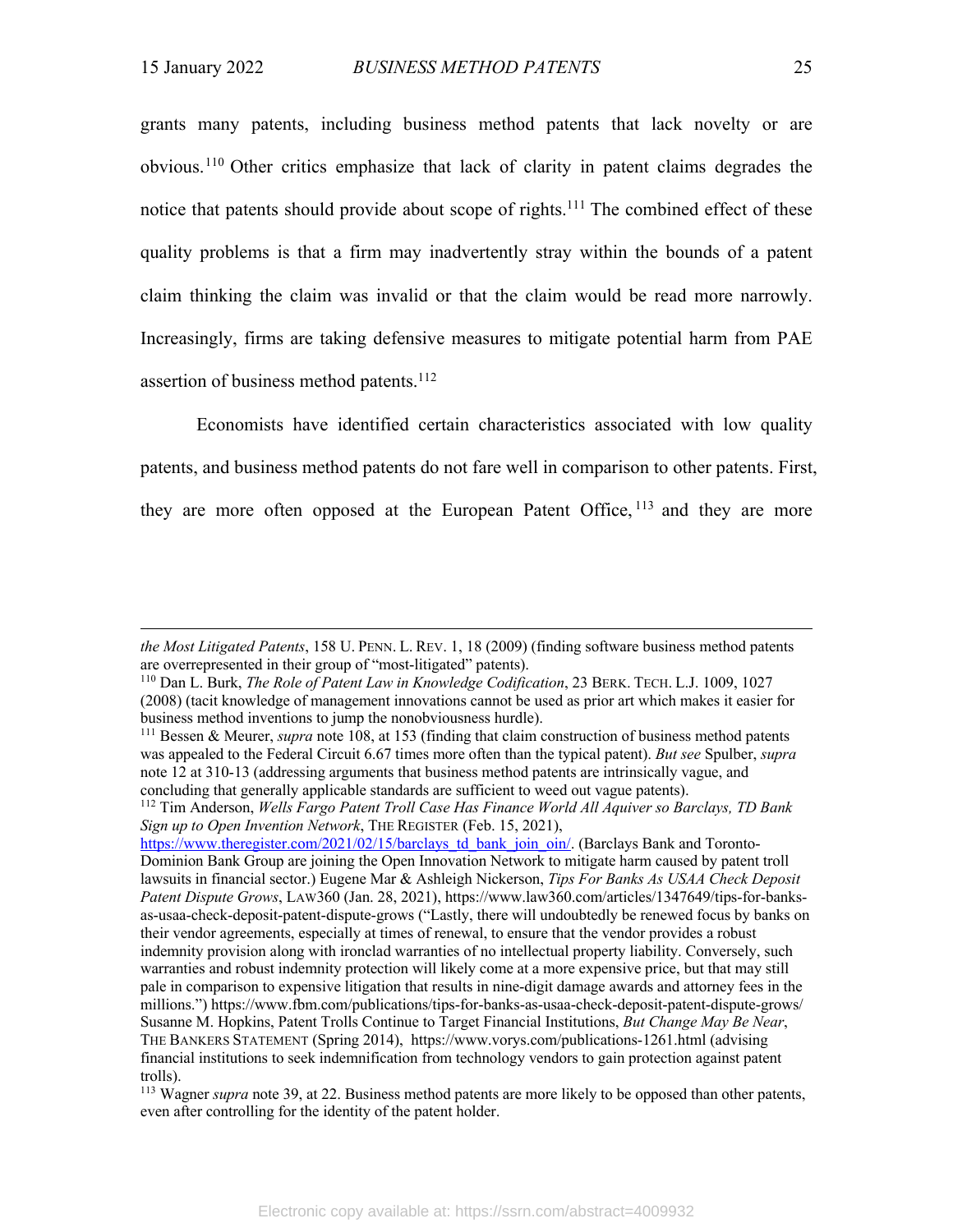frequently litigated.114 Frequent challenges suggest these patents contain invalid claims or have uncertain scope. <sup>115</sup> Second, they cite less non-patent prior art. <sup>116</sup> Patents on inventions that make strong technological advances tend to cite more non-patent prior art, while patents that are accrued for strictly strategic reasons may be prosecuted less carefully and thus cite less prior art. Third, they take longer to prosecute and they are older when asserted.<sup>117</sup> These characteristics are associated with low quality if they reflect skepticism by examiners or the strategic choice to move the patent slowly through the system to surprise rivals when it is eventually granted.

PAEs are willing to acquire and assert low quality patents because litigation costs tend to fall more heavily on alledged infringers during the early stages of litigation – this

<sup>114</sup> Bessen and Meurer, *supra* note 108, at 153 (finding that the rate of lawsuits filed per patent is nearly ten times higher for business method patents than the typical patent); Josh Lerner, Mark Baker, Andrew Speen & Ann Leamon, *Financial Patent Quality: Finance Patents After* State Street (Harv. Bus. Sch., Working Paper No. 16-068, 2015) ("finance patents are more likely to be litigated than non-finance patents, but increased academic citations appear to reduce that possibility relative to others"); Business method patents relating to financial innovations are especially likely to be the subject of litigation La Belle & Schooner, *supra* note 39 at 454.

<sup>&</sup>lt;sup>115</sup> More valuable patents also tend to get challenged more often, but business method patents and software patents generally tend to have low average value. Bessen and Meurer, *supra* note 108, at 153.

<sup>&</sup>lt;sup>116</sup> Lerner, et al., *supra* note 114. ("We show that relative to two sets of comparison groups, finance patents in aggregate cite fewer nonpatent publications and especially fewer academic publications.") ("In addition, it appears that patents assigned to individuals and associated with non-practicing entities (NPEs) cite less academic work than those assigned to non-NPE corporations. While not statistically significant due to the small number of academic citations in finance patents, we observe qualitatively similar patterns of undercitation when we restrict our analysis to finance patents held by individuals and NPEs, as opposed to non-NPE corporations. These findings raise questions about the quality of finance patents.") However, Wagner finds that European business method patents tend to cite more prior art than other patents and examination tends to take almost a year longer. Wagner, *supra* note 39, at 13. Business method patents receive an average of two times as many citations as other patents, but it is unclear if patent holders are making more money from those patents. *Id.* at 14.

<sup>117</sup> *See* Brian J. Love, *An Empirical Study of Patent Litigation Timing: Could a Patent Term Reduction Decimate Trolls Without Harming Innovators?* 161 U. PENN. L. REV. 1309, 1312 (2013); Michael Risch, *Patent Troll Myths*, 42 SETON HALL L. REV. 457, 490 (2012); Lauren Cohen, Umit G. Gurun & Scott Duke Kominers, *Patent Trolls: Evidence from Targeted Firms*, 65 MGMT. SCI. 5461, 5470 (2019). There are other notable differences between patents asserted by practicing entities and non-practicing entitites. NPEs assert the same patent more often, their patents have more independent claimes, and their patents are issued at times when the USPTO is especially busy. *Id*.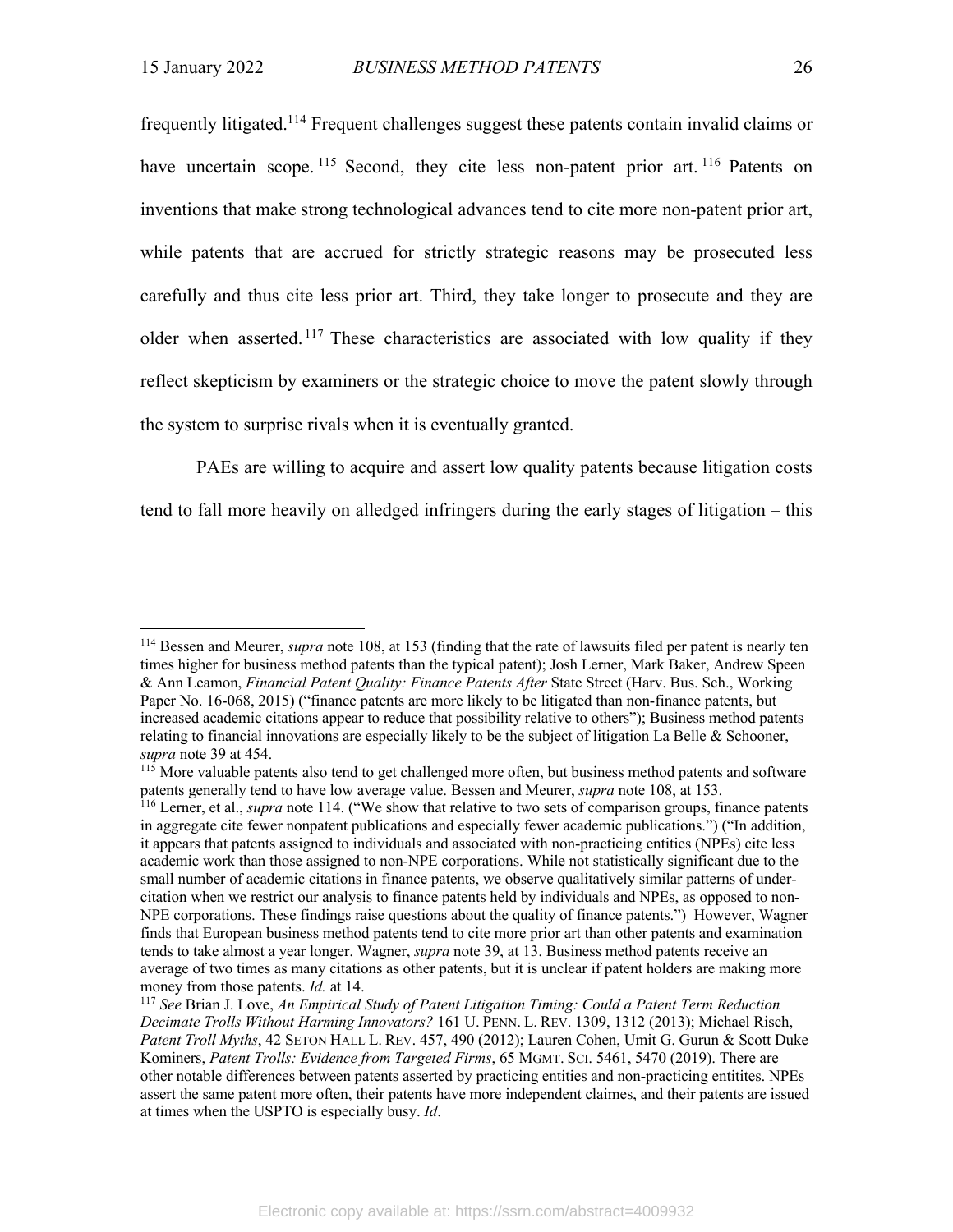makes many targeted firms willing to make early settlement payments to PAEs.<sup>118</sup> Though sometimes the target resists and a PAE that wants to maintain a reputation for being tough has to litigate. A recent dispute between Innovation Science and Amazon is a good illustration. <sup>119</sup> Innovation Science bundled eleven patents in a confusing mélange of assertions that a range of Amazon products used patented methods of making secure credit card payments over the internet, displaying video transmitted over the internet on televisions, and alerting Alexa users when a diaper needs to be changed.120 Most of the asserted claims were invalidated as ineligible subject matter,  $121$  Amazon prevailed completely and was awarded fees from Innovation Science because of the frivolous nature of the assertions.122

A growing body of empirical research measures costs arising from opportunistic patent assertions and provides evidence that PAE activity depresses research and the performance of innovative firms. Some of the research I cite is specific to business method patents but most of the research addresses PAE activity as a whole. Since PAE activity overwhelming involves software patents, and since the effect of assertion of business method patents is likely not different from the effect of assertion of other sorts of software patents, the general evidence is quite relevant.<sup>123</sup>

Texas. Jack Queen, *Amazon Alexa Devices Didn't Infringe Patents, Jury Finds,* IP Law360 (Sept 3, 2020). <sup>120</sup> Innovation Sciences, LLC v. Amazon.com, Inc., 778 F. App'x 859 (Fed. Cir. 2019)

<sup>118</sup> *See* La Belle & Schooner, *supra* note 39, at. at 459. (One common patent troll tactic is acquiring vague patents and broadly claiming infringement to extract licensing fees while avoiding litigation*.* Because patent trolls often do not manufacture products, they can litigate more aggressively because of the low countersuit risk and because their discovery costs are relatively low.)<br><sup>119</sup> Innovation Science sued Amazon in both the Eastern District of Virginia, and the Eastern District of

 $121$  Va. Innovation Scis., Inc. v. Amazon.com, Inc., 227 F. Supp. 3d 582 (E.D. Va. 2017).

<sup>122</sup> Innovation Scis., LLC v. Amazon.com, Inc., No. 1:16-cv-00861, 2020 WL 4934272 (E.D. Va. Feb. 18, 2020); Queen, *supra* note 119.

<sup>123</sup> *See* James Bessen & Michael J. Meurer, *The Direct Costs from NPE Disputes,* 99 CORNELL L. REV. 387, 413, 418 (2014).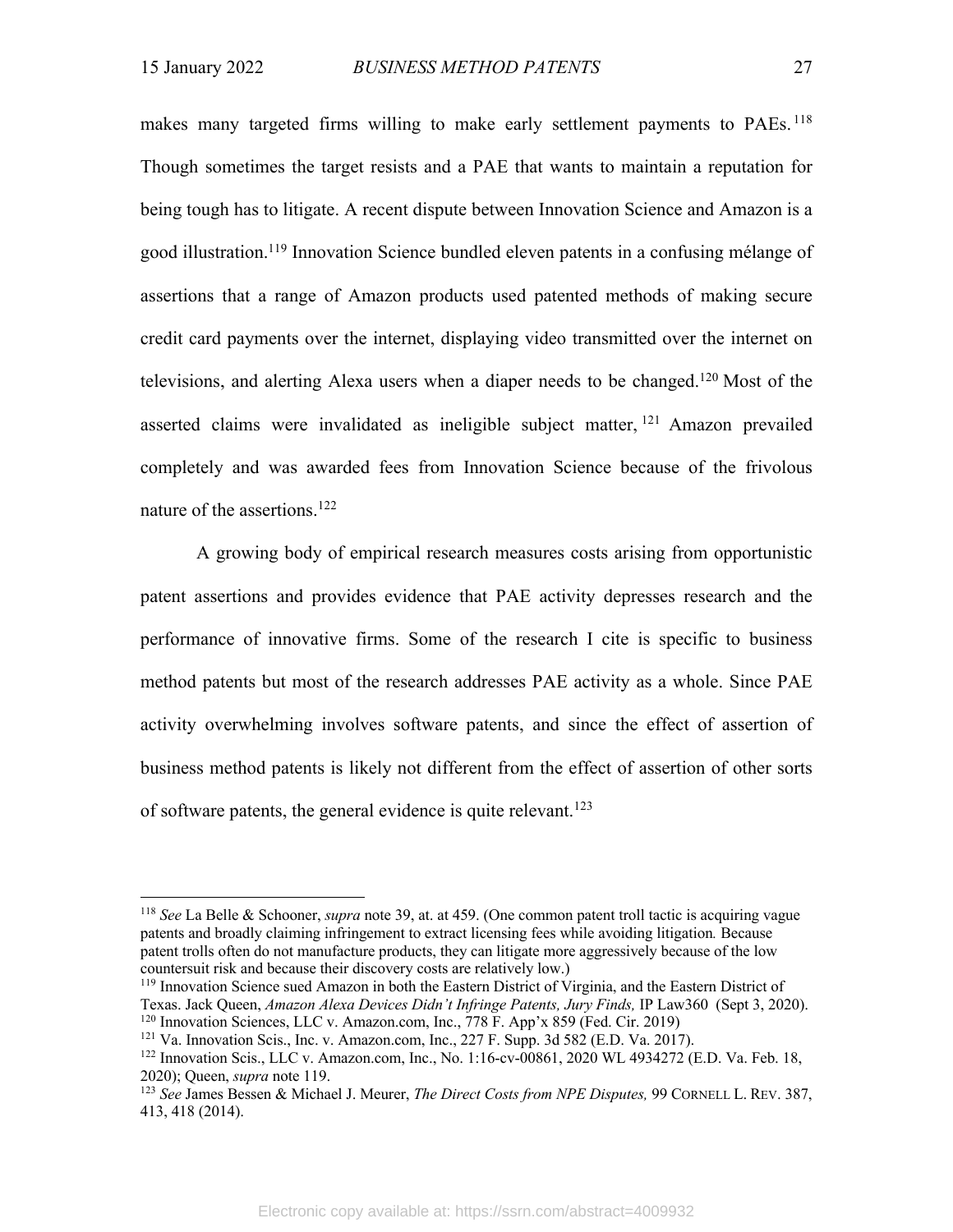One strand of research evaluates the impact of PAE activity on alleged infringers who are publicly traded firms. A prominent study found that public firms decrease their R&D on average by about twenty percent in response to PAE assertions.<sup>124</sup> A second study finds that the constraints imposed on patent prosecutors by *Alice* resulted in increased R&D by firms that faced a heightened risk of PAE suits.<sup>125</sup>

Another strand of research undercuts the view that business method patents promote high-tech start-ups and thereby offer social benefits. Spulber conjectures that stringent patent protection of business methods would encourage entrepreneurs to create new business methods, thus decreasing firms' reliance on corporate R&D and increasing the likelihood of innovative entrepreneurship.<sup>126</sup> While some start-ups may benefit from PAE activity, many others are targeted as alleged infringers.<sup>127</sup> These assertions disrupt start-up business plans and divert key personnel from essential research and management activity.128 Furthermore, PAE activity interferes with the funding of start-ups. Assertions are often timed to disrupt initial public offerings.  $129$  A pair of econometric studies suggests that: PAE activity caused a 14% drop in venture capital funding over a five year

<sup>124</sup> *See* Cohen, Gurun & Kominers, *supra* note 117, at 5477.

<sup>125</sup> *See* Sridhar Srinivasan, *Do Weaker Patents Induce Greater Research Investments?*, SSRN Working Paper (2018), https://papers.ssrn.com/sol3/papers.cfm?abstract\_id=3185148.

<sup>126</sup> *See* Spulber, *supra* note 12 at 293-96. *See also* Hunt, *Business Methods Patents*, *supra* note 37 at 10 ("[I]n certain areas of insurance … an innovating firm incurs the expense required to develop a new product and to obtain the necessary regulatory approvals. If the new product is successful, it is quickly imitated by competitors … In such an environment, the availability of patents may enable entry by new firms that do not own the complementary assets enjoyed by established firms.")

<sup>127</sup> *See* Colleen Chien, *Startups and Patent Trolls*, 17 STAN. TECH. L. REV. 461 (2014); La Belle & Schooner, *supra* note 101 at 348.

<sup>128</sup> *See* Colleen Chien, *Reforming Software Patents*, 50 HOUS. L. REV. 2 (2012) (software startups found that 41% reported "significant operational impacts" from patent troll lawsuits, causing them to exit business lines or change strategy); Robin Feldman, *Patent Demands & Startup Companies: The View from the Venture Capital Community*, 16 YALE J. L & TECH. 236 (2014).

<sup>129</sup> *See* Robin Feldman & Evan Frondorf, *Patent Demands and Initial Public Offerings*, 19 STAN. TECH. L. REV. 52 (2015) (surveying in-house legal staff at companies that have recently gone public and finding almost half of all responding companies received patent demands either shortly before their IPO or within a year following its completion).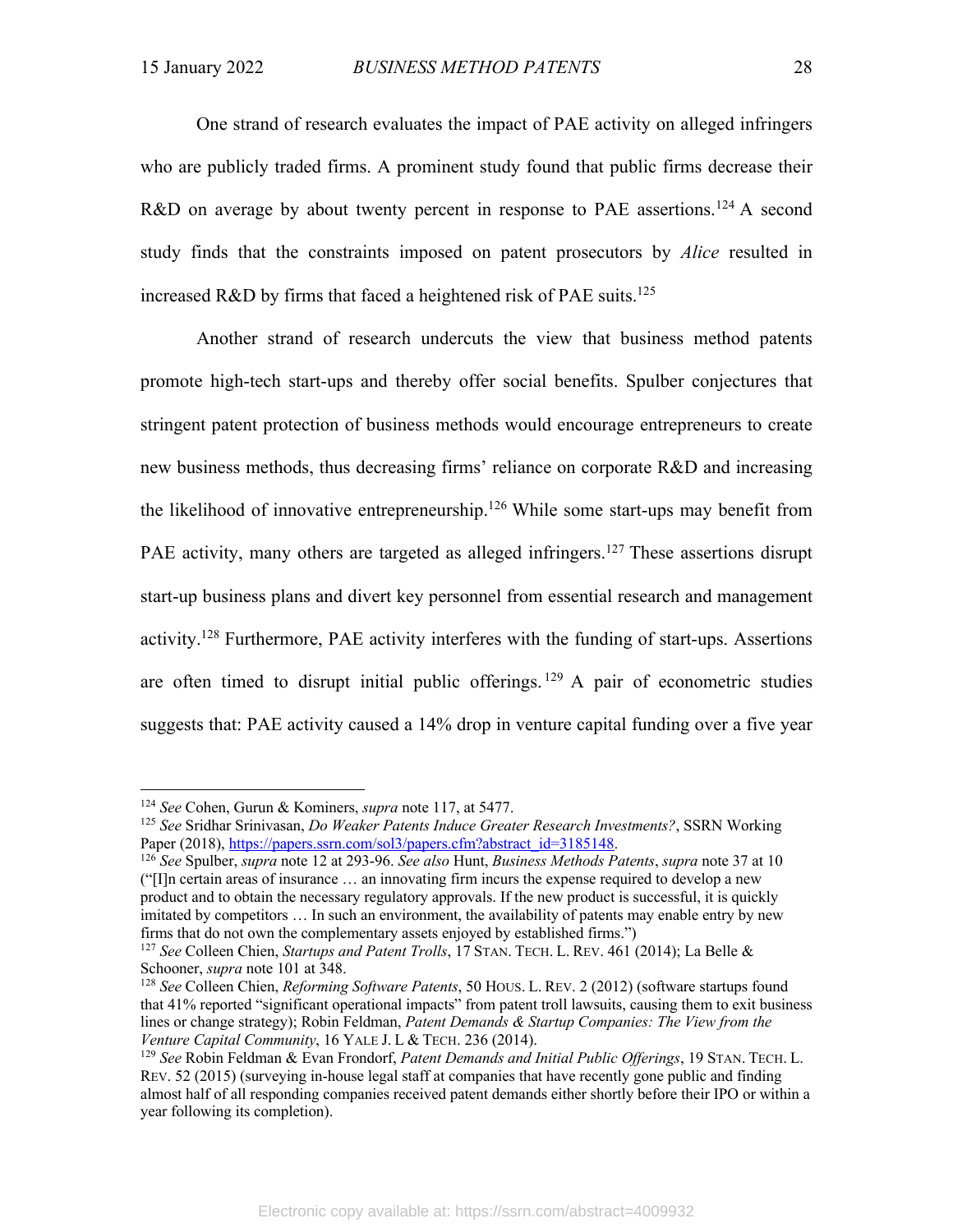period;<sup>130</sup> and the adoption of state anti-troll laws "lead to a 4.4% increase in employment at high-tech startups." <sup>131</sup> The laudable effect of the anti-troll law was attributed to "[i]ncreased access to financing, both venture capital and patent-backed lending…."132

In addition to state anti-troll laws which punish bad faith patent assertions,  $133$ there is limited evidence on four other reforms that mitigate harm from PAE activity. Econometric analysis finds that the *eBay134* decision, which reduced the availability of injunctive relief and weakened the bargaining power of PAEs, reduced the magnitude of the patent tax on innovators.135 An econometric study of *Alice* found that affected patent claim scope shrunk, software firms did not lose share value, their sales increased, and they substantially increased their participation in open source projects.<sup>136</sup> The authors conclude that narrowing patent protection for software could have both private and social benefits.137 An econometric study of the Second Pair of Eyes program in which the USPTO examined business method patents more carefully than other types of patents suggests the program succeeded in increasing the length of approved claims which is a

<sup>130</sup> *See* Stephen Kiebzak, Greg Rafert & Catherine E. Tucker, *The Effect of Patent Litigation and Patent Assertion Entities on Entrepreneurial Activity*, 45 RSCH. POL'Y 218 (2016).

<sup>131</sup> *See* Ian Appel, Joan Farre-Mensa & Elena Simintzi, *Patent Trolls and Startup Employment*, 133 J. FIN. ECON. 708, 708 (2018).

<sup>132</sup> *Id.*

<sup>133</sup> *See* Qian Huang, Grace King, & Tim Rawson, *Navigating the Landscape of Anti-Trolling Legislation,* PILLSBURY LAW (June 2016), https://www.pillsburylaw.com/images/content/1/0/v2/104295/054-056IPM-June-2016Feat.pdf.

<sup>134</sup> eBay Inc. v. MercExchange, L.L.C., 547 U.S. 388 (2006).

<sup>135</sup> *See* Filippo Mezzanotti, *Roadblock to Innovation: The Role of Patent Litigation in Corporate R&D,* 67 MGMT. SCI. 7362, s (2021); Filippo Mezzanotti & Timothy Simcoe, *Patent Policy and American Innovation After* eBay: *An Empirical Examination*, SSRN Working Paper (2018),

https://papers.ssrn.com/sol3/papers.cfm?abstract\_id=3183402.

<sup>136</sup> *See* Lin & Rai, *supra* note 52 at 3.

<sup>137</sup> *Id.* at 14-15. This result complements the survey by Taylor who found that *Alice* did not have a significant negative effect on financing firms in the information and communication technologies: "most investors (62%) were not familiar with any of the Supreme Court's eligibility cases, and even among investors with familiarity most (61%) had not changed their investment decisionmaking after these decisions." Taylor, *supra* note 66, at 2089.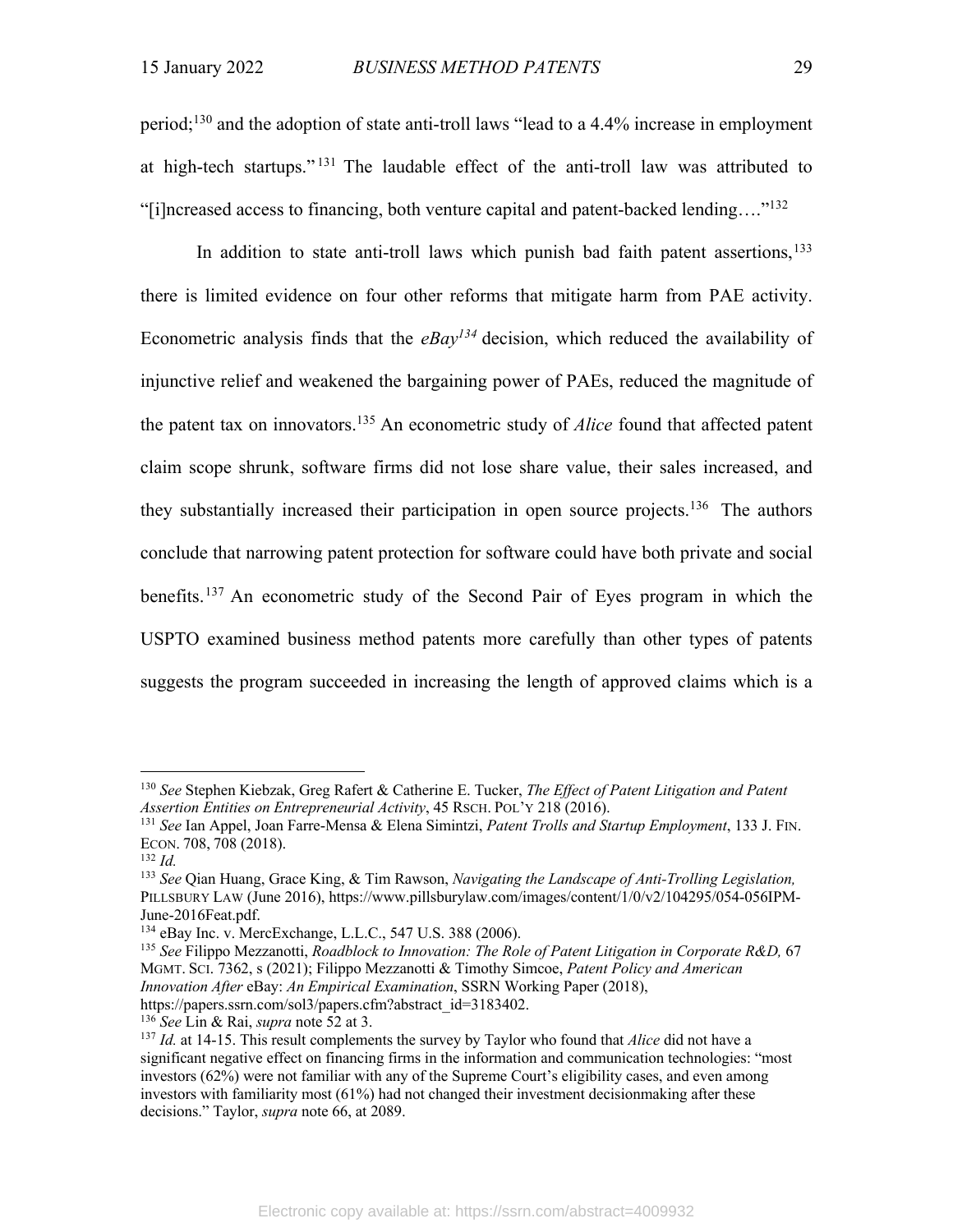proxy for reduced claim scope.<sup>138</sup> Finally, mixed anecdotal evidence suggests either that the covered business method review (CBM) mitigated harm from PAE activity, or that it had little effect. 139

The CBM was created by the America Invents Act for patents relating to financial products as a cheaper alternative to federal district court for invalidating busines method patents.140 Supporters of the CBM believed it would weed out low quality business method patents and reduce the leverage of PAEs in patent litigation.<sup>141</sup> A sunset provision terminated the program in September of  $2020$ .<sup>142</sup> An indication that the program was effective is that many PAE lawsuits involving financial patents appear to have been delayed until after the program was terminated.<sup>143</sup> Some of the benefits of the program are also provided by other review mechansims created by the America Invents Act, and it will take some time before enough data is available to rigorously evaluate the impact of the CBM on PAE assertion of financial patents.

<sup>138</sup> *See* Teruki Amano, *The Effect of USPTO's Quality-improving Initiatives in 2000 on the Claim Scope of Business Method Patents*, SSRN Working Paper (2020), https://ssrn.com/abstract=3636231.

<sup>139</sup> *See* La Belle & Schooner, *supra* note 39, at 459; *CBM Review: A Postmortem*, NAT'L REV. (Sept. 3, 2020), https://www.natlawreview.com/article/cbm-review-postmortem

<sup>140</sup> *See* Jarrad Wood & Jonathan R.K. Stroud, *Three Hundred Nos: An Empirical Analysis of the First 300+ Denials of Institution for Inter Partes and Covered Business Method Patent Reviews Prior to In Re Cuozzo Speed Technologies*, 14 J. MARSHALL REV. INTELL. PROP. L. 112, 131 (2015); Matthew Bultman, *Banks Face Lawsuit 'Frenzy' After Business Patent Reviews* End, BLOOMBERG LAW (Apr. 13, 2021), https://news.bloomberglaw.com/ip-law/banks-face-lawsuit-frenzy-after-business-patent-reviews-end.

<sup>141</sup> *See* Daniel Harris Brean, *supra* note 106, at 313. ("The creation of the CBM program was ostensibly motivated by two related factors: (1) skepticism concerning the quality and strength of many business method patents; and (2) the observation that patent assertion entities (PAEs), also known as "patent trolls," have wielded weak business method patents to obtain many settlement payments in mass litigation campaigns.")

<sup>142</sup> *See* Bultman, *supra* note 139*.*

<sup>&</sup>lt;sup>143</sup> *Id.* ("Lawsuits against banks and e-commerce companies over financial services patents are piling up, following the expiration of a patent office challenge process that many saw as a potent defense mechanism against some litigation. Nearly three times as many patent suits have been filed against financial institutions such as JPMorgan Chase Bank NA and Bank of America Corp. since August 2020 as in the previous eight months, Bloomberg Law data show. E-commerce companies have also faced new patent suits.")